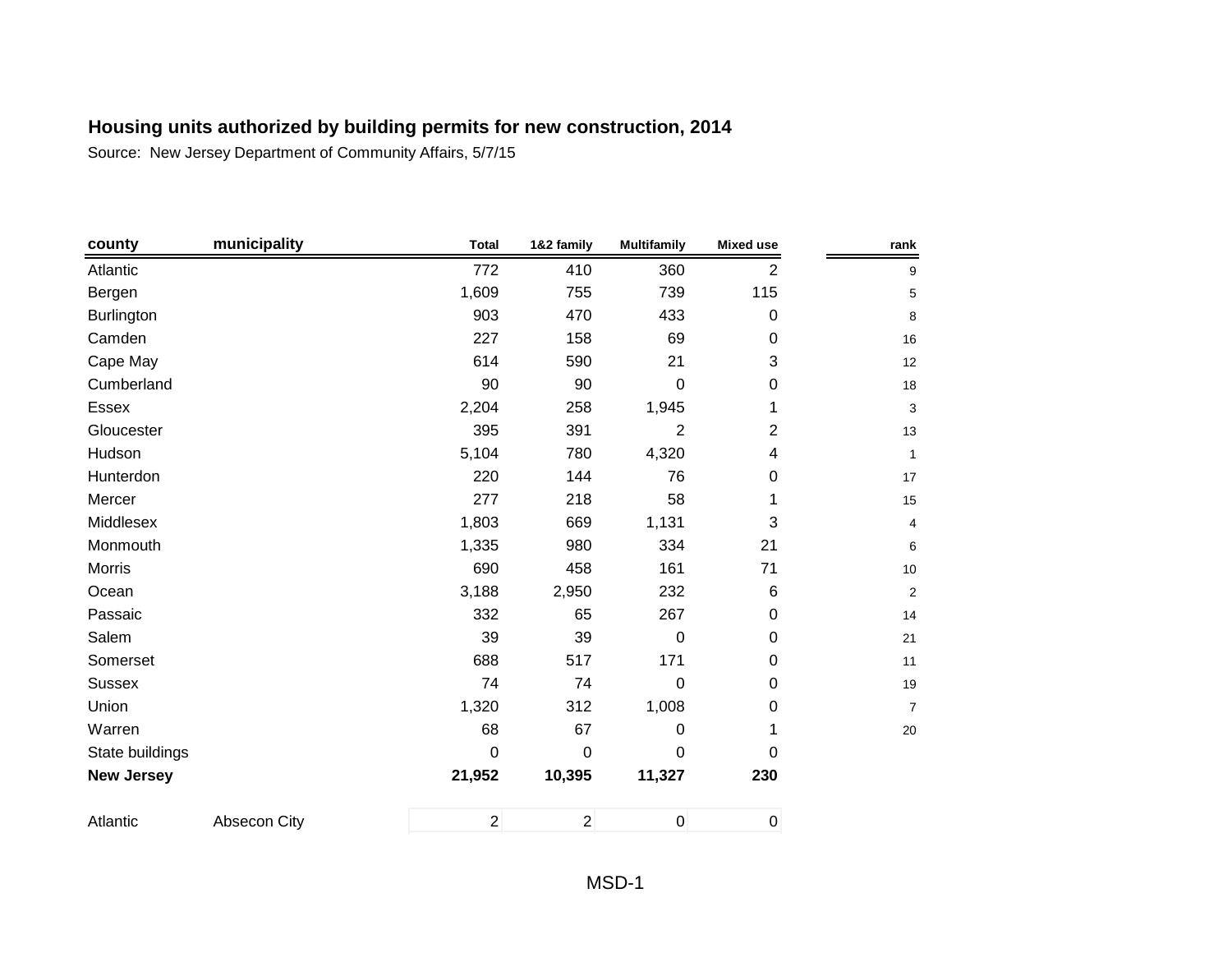| county   | municipality             | <b>Total</b>   | 1&2 family      | <b>Multifamily</b> | <b>Mixed use</b> |
|----------|--------------------------|----------------|-----------------|--------------------|------------------|
| Atlantic | <b>Atlantic City</b>     | 121            | 9               | 111                |                  |
| Atlantic | <b>Brigantine City</b>   | 19             | 19              | $\mathbf 0$        | 0                |
| Atlantic | Buena Borough            | $\overline{7}$ | $6\overline{6}$ | $\mathbf 0$        |                  |
| Atlantic | Buena Vista Township     | $6\phantom{1}$ | $6\phantom{1}$  | $\mathbf 0$        | 0                |
| Atlantic | Corbin City              | $\overline{2}$ | $\overline{2}$  | 0                  | 0                |
| Atlantic | Egg Harbor City          | 110            | 9               | 101                | 0                |
| Atlantic | Egg Harbor Township      | 114            | 114             | $\Omega$           | 0                |
| Atlantic | <b>Estell Manor City</b> | 2              | 2               | 0                  | 0                |
| Atlantic | Folsom Borough           | 1              | 1               | 0                  | 0                |
| Atlantic | Galloway Township        | 35             | 35              | $\mathbf 0$        | 0                |
| Atlantic | Hamilton Township        | 41             | 41              | $\mathbf 0$        | 0                |
| Atlantic | Hammonton Town           | 5              | 5               | $\mathbf 0$        | 0                |
| Atlantic | <b>Linwood City</b>      | 5              | 5               | $\mathbf 0$        | 0                |
| Atlantic | Longport Borough         | 36             | 36              | $\mathbf 0$        | 0                |
| Atlantic | Margate City             | 92             | 89              | 3                  | 0                |
| Atlantic | Mullica Township         | 8              | 8               | 0                  | 0                |
| Atlantic | Northfield City          | $\overline{7}$ | $\overline{7}$  | $\mathbf 0$        | 0                |
| Atlantic | Pleasantville City       | 149            | $\overline{4}$  | 145                | 0                |
| Atlantic | Port Republic City       | 0              | $\pmb{0}$       | 0                  | 0                |
| Atlantic | <b>Somers Point City</b> | 1              | 1               | 0                  | 0                |
| Atlantic | <b>Ventnor City</b>      | 5              | 5               | $\mathbf 0$        | 0                |
| Atlantic | Weymouth Township        | 4              | $\overline{4}$  | $\mathbf 0$        | 0                |
| Bergen   | Allendale Borough        | 37             | 37              | $\mathbf 0$        | 0                |
| Bergen   | Alpine Borough           | 5              | 5               | $\mathbf 0$        | 0                |
| Bergen   | Bergenfield Borough      | 8              | 8               | 0                  | 0                |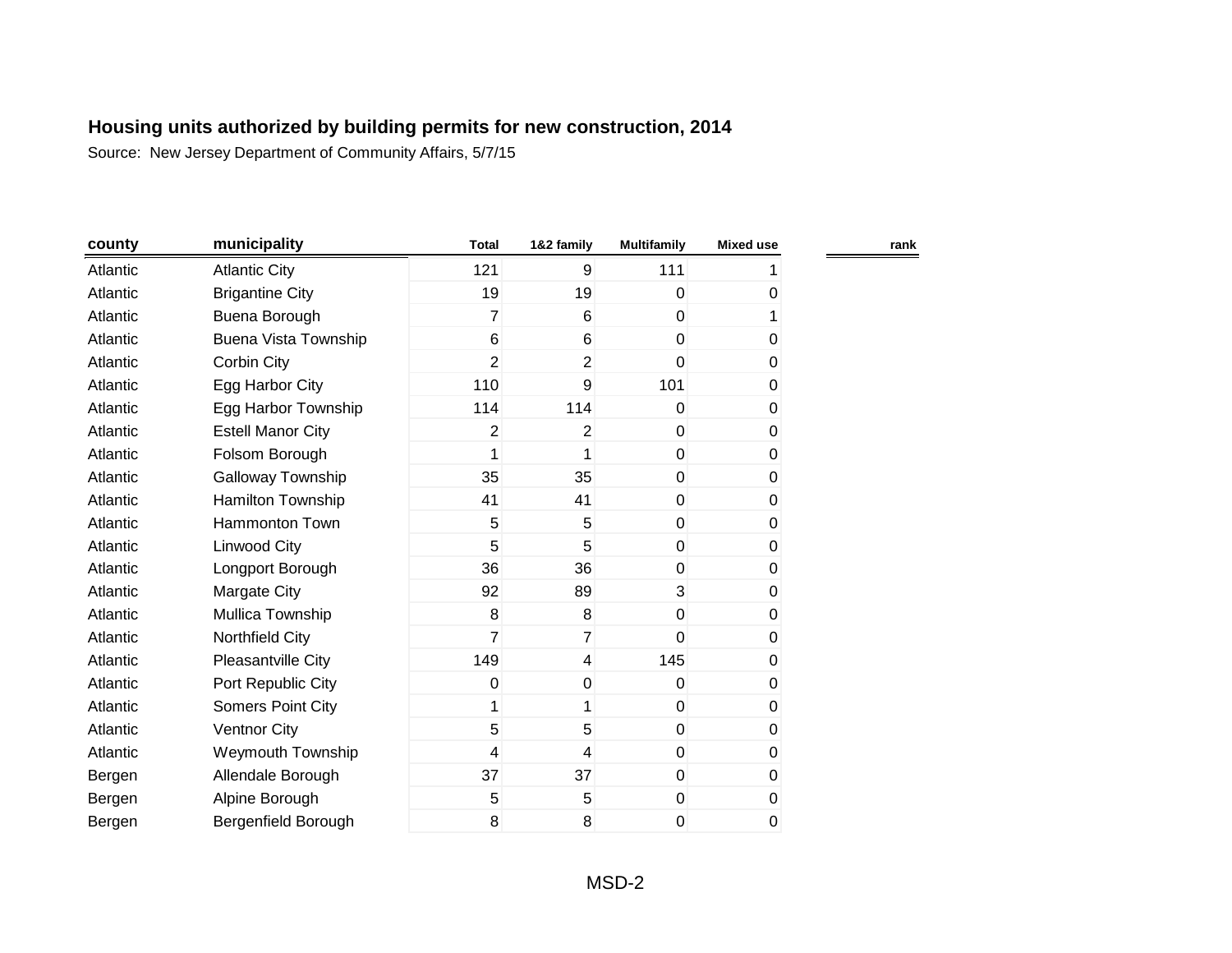| county | municipality                    | <b>Total</b>   | 1&2 family       | <b>Multifamily</b> | <b>Mixed use</b> |  |
|--------|---------------------------------|----------------|------------------|--------------------|------------------|--|
| Bergen | Bogota Borough                  | 45             | 0                | 44                 |                  |  |
| Bergen | Carlstadt Borough               | 1              | 1                | $\mathbf{0}$       | 0                |  |
| Bergen | Cliffside Park Borough          | 52             | 33               | 19                 | 0                |  |
| Bergen | Closter Borough                 | 12             | 12               | $\mathbf 0$        | 0                |  |
| Bergen | Cresskill Borough               | 10             | 10 <sup>1</sup>  | $\overline{0}$     | $\pmb{0}$        |  |
| Bergen | Demarest Borough                | 12             | 12               | $\overline{0}$     | 0                |  |
| Bergen | Dumont Borough                  | 5              | 5                | $\overline{0}$     | 0                |  |
| Bergen | Elmwood Park Borough            | 11             | 11               | 0                  | 0                |  |
| Bergen | East Rutherford Borough         | $\overline{2}$ | $\overline{2}$   | 0                  | 0                |  |
| Bergen | Edgewater Borough               | 156            | 35               | 121                | 0                |  |
| Bergen | Emerson Borough                 | 7              | 5                | $\overline{2}$     | 0                |  |
| Bergen | <b>Englewood City</b>           | $\overline{7}$ | 4                | $\mathbf 0$        | $\mathbf{3}$     |  |
| Bergen | <b>Englewood Cliffs Borough</b> | 18             | 18               | $\Omega$           | 0                |  |
| Bergen | Fair Lawn Borough               | 48             | $\overline{2}$   | 46                 | 0                |  |
| Bergen | Fairview Borough                | 5              | 5                | $\Omega$           | 0                |  |
| Bergen | Fort Lee Borough                | 50             | 45               | 5                  | 0                |  |
| Bergen | Franklin Lakes Borough          | 18             | 18               | $\mathbf 0$        | 0                |  |
| Bergen | <b>Garfield City</b>            | 130            | $\overline{2}$   | 128                | 0                |  |
| Bergen | Glen Rock Borough               | 8              | 8                | $\Omega$           | 0                |  |
| Bergen | Hackensack City                 | 101            | $\,6$            | 95                 | 0                |  |
| Bergen | Harrington Park Borough         | 0              | $\mathbf 0$      | $\mathbf 0$        | 0                |  |
| Bergen | Hasbrouck Heights Borough       | 4              | 4                | $\overline{0}$     | 0                |  |
| Bergen | Haworth Borough                 | 8              | $\bf{8}$         | $\mathbf 0$        | $\pmb{0}$        |  |
| Bergen | Hillsdale Borough               | $\mathbf 0$    | $\boldsymbol{0}$ | $\pmb{0}$          | 0                |  |
| Bergen | Ho-Ho-Kus Borough               | 6              | 6                | 0                  | 0                |  |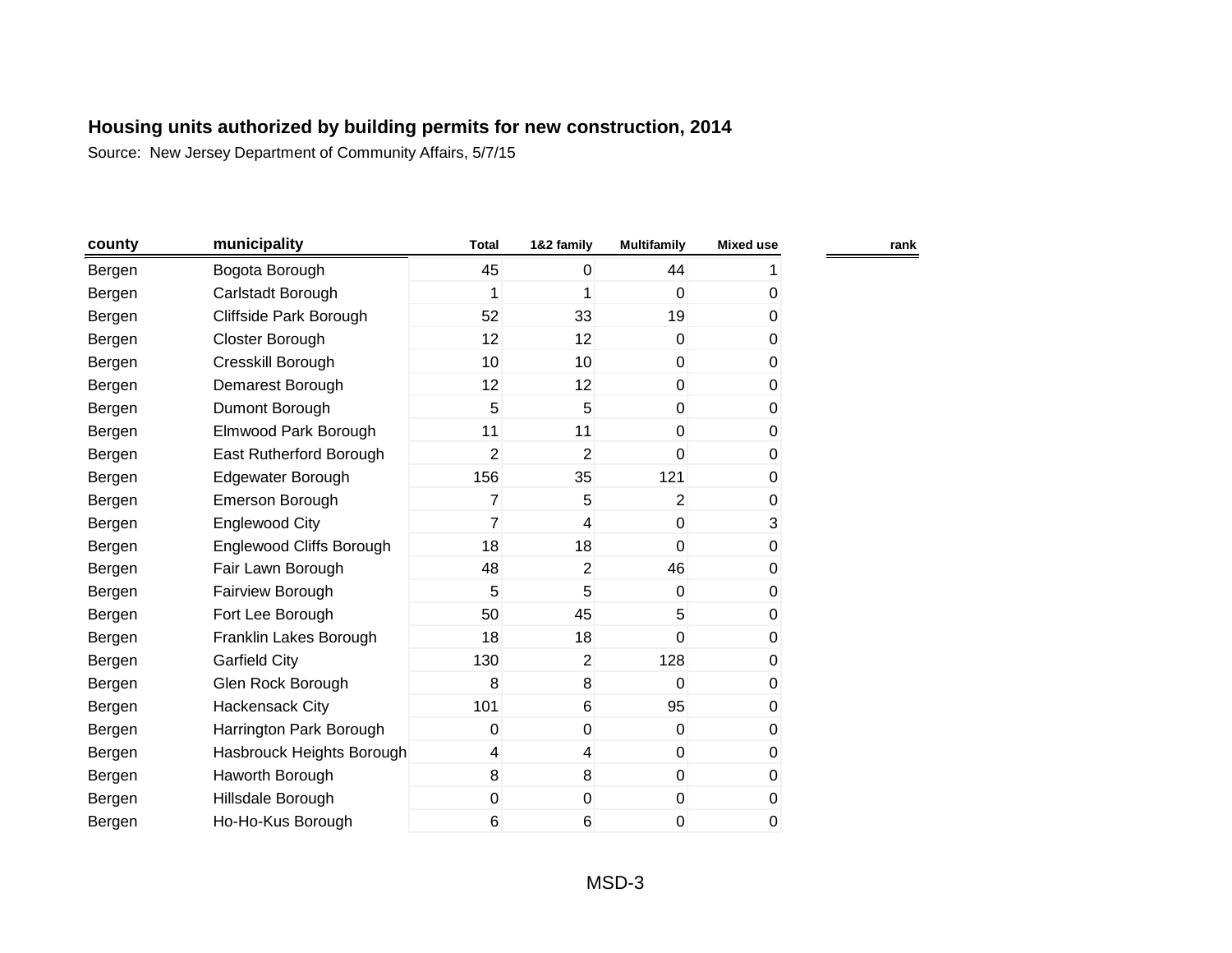| county | municipality               | <b>Total</b>   | 1&2 family              | <b>Multifamily</b> | <b>Mixed use</b> |  |
|--------|----------------------------|----------------|-------------------------|--------------------|------------------|--|
| Bergen | Leonia Borough             | 3              | 3 <sup>1</sup>          | $\mathbf 0$        | 0                |  |
| Bergen | Little Ferry Borough       | 1              | 1                       | $\mathbf 0$        | 0                |  |
| Bergen | Lodi Borough               | 8              | 8                       | $\mathbf 0$        | 0                |  |
| Bergen | Lyndhurst Township         | $\overline{2}$ | $\overline{2}$          | $\mathbf 0$        | 0                |  |
| Bergen | Mahwah Township            | 122            | 14                      | $\overline{4}$     | 104              |  |
| Bergen | Maywood Borough            | 4              | $\overline{\mathbf{4}}$ | $\pmb{0}$          | 0                |  |
| Bergen | Midland Park Borough       | $\overline{7}$ | $\mathbf{1}$            | $\boldsymbol{0}$   | 6                |  |
| Bergen | Montvale Borough           | 9              | 9                       | $\pmb{0}$          | $\mathbf 0$      |  |
| Bergen | Moonachie Borough          | 1              | $\mathbf{1}$            | $\pmb{0}$          | 0                |  |
| Bergen | New Milford Borough        | 3              | 3                       | $\mathbf 0$        | 0                |  |
| Bergen | North Arlington Borough    | 16             | 4                       | 12                 | 0                |  |
| Bergen | Northvale Borough          | 8              | 8                       | $\mathbf 0$        | 0                |  |
| Bergen | Norwood Borough            | 5              | 5 <sup>5</sup>          | $\mathbf 0$        | 0                |  |
| Bergen | Oakland Borough            | $\overline{2}$ | $\overline{2}$          | $\pmb{0}$          | 0                |  |
| Bergen | Old Tappan Borough         | 9              | 9                       | $\mathbf 0$        | 0                |  |
| Bergen | Oradell Borough            | 9              | 9                       | $\overline{0}$     | 0                |  |
| Bergen | Palisades Park Borough     | 111            | 74                      | 37                 | $\overline{0}$   |  |
| Bergen | Paramus Borough            | 17             | 17                      | $\mathbf 0$        | 0                |  |
| Bergen | Park Ridge Borough         | 7              | $\overline{7}$          | $\mathbf 0$        | 0                |  |
| Bergen | Ramsey Borough             | $6\phantom{1}$ | $6 \,$                  | $\mathbf 0$        | 0                |  |
| Bergen | Ridgefield Borough         | 5              | 5                       | $\mathbf 0$        | 0                |  |
| Bergen | Ridgefield Park Village    | 1              | 1                       | $\mathbf 0$        | 0                |  |
| Bergen | Ridgewood Village          | 10             | 10 <sup>1</sup>         | $\mathbf 0$        | 0                |  |
| Bergen | River Edge Borough         | 5              | 5 <sup>1</sup>          | $\mathbf 0$        | 0                |  |
| Bergen | <b>River Vale Township</b> | 66             | 6                       | 60                 | 0                |  |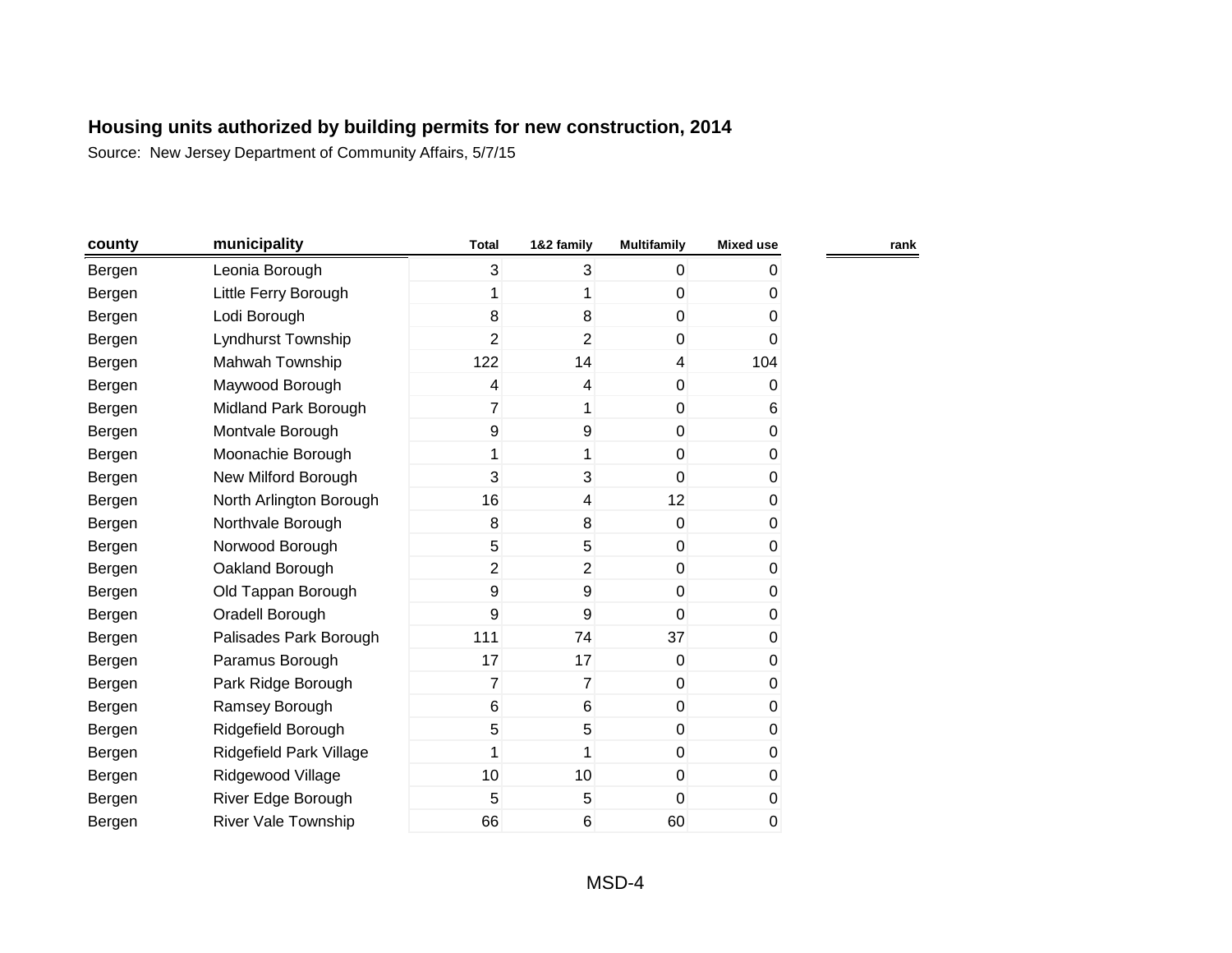| county            | municipality                  | <b>Total</b> | 1&2 family       | <b>Multifamily</b> | <b>Mixed use</b> |
|-------------------|-------------------------------|--------------|------------------|--------------------|------------------|
| Bergen            | Rochelle Park Township        | 0            | 0                | 0                  | 0                |
| Bergen            | Rockleigh Borough             | 1            | 1                | 0                  | 0                |
| Bergen            | Rutherford Borough            | 1            | 1                | 0                  | $\pmb{0}$        |
| Bergen            | Saddle Brook Township         | 5            | 5                | 0                  | 0                |
| Bergen            | Saddle River Borough          | 11           | 11               | 0                  | 0                |
| Bergen            | South Hackensack Twp          | 0            | 0                | 0                  | 0                |
| Bergen            | <b>Teaneck Township</b>       | 79           | 17               | 62                 | 0                |
| Bergen            | Tenafly Borough               | 29           | 29               | 0                  | 0                |
| Bergen            | Teterboro Borough             | 0            | $\mathbf 0$      | 0                  | 0                |
| Bergen            | Upper Saddle River Borough    | 21           | 21               | 0                  | 0                |
| Bergen            | Waldwick Borough              | 18           | 18               | 0                  | 0                |
| Bergen            | Wallington Borough            | 7            | $\overline{7}$   | 0                  | $\pmb{0}$        |
| Bergen            | <b>Washington Township</b>    | 1            | 1                | 0                  | 0                |
| Bergen            | Westwood Borough              | 3            | 3                | 0                  | 0                |
| Bergen            | <b>Woodcliff Lake Borough</b> | 4            | 4                | 0                  | 0                |
| Bergen            | Wood-Ridge Borough            | 215          | 111              | 104                | 0                |
| Bergen            | <b>Wyckoff Township</b>       | 11           | 10               | 0                  | 1                |
| <b>Burlington</b> | <b>Bass River Township</b>    | 3            | 3                | 0                  | 0                |
| <b>Burlington</b> | <b>Beverly City</b>           | 0            | $\boldsymbol{0}$ | 0                  | 0                |
| Burlington        | <b>Bordentown City</b>        | 3            | 3                | 0                  | 0                |
| Burlington        | <b>Bordentown Township</b>    | 0            | $\boldsymbol{0}$ | 0                  | 0                |
| Burlington        | <b>Burlington City</b>        | 55           | 1                | 54                 | 0                |
| Burlington        | <b>Burlington Township</b>    | 75           | 75               | 0                  | 0                |
| <b>Burlington</b> | <b>Chesterfield Township</b>  | 53           | 53               | 0                  | 0                |
| Burlington        | Cinnaminson Township          | 45           | 45               | 0                  | 0                |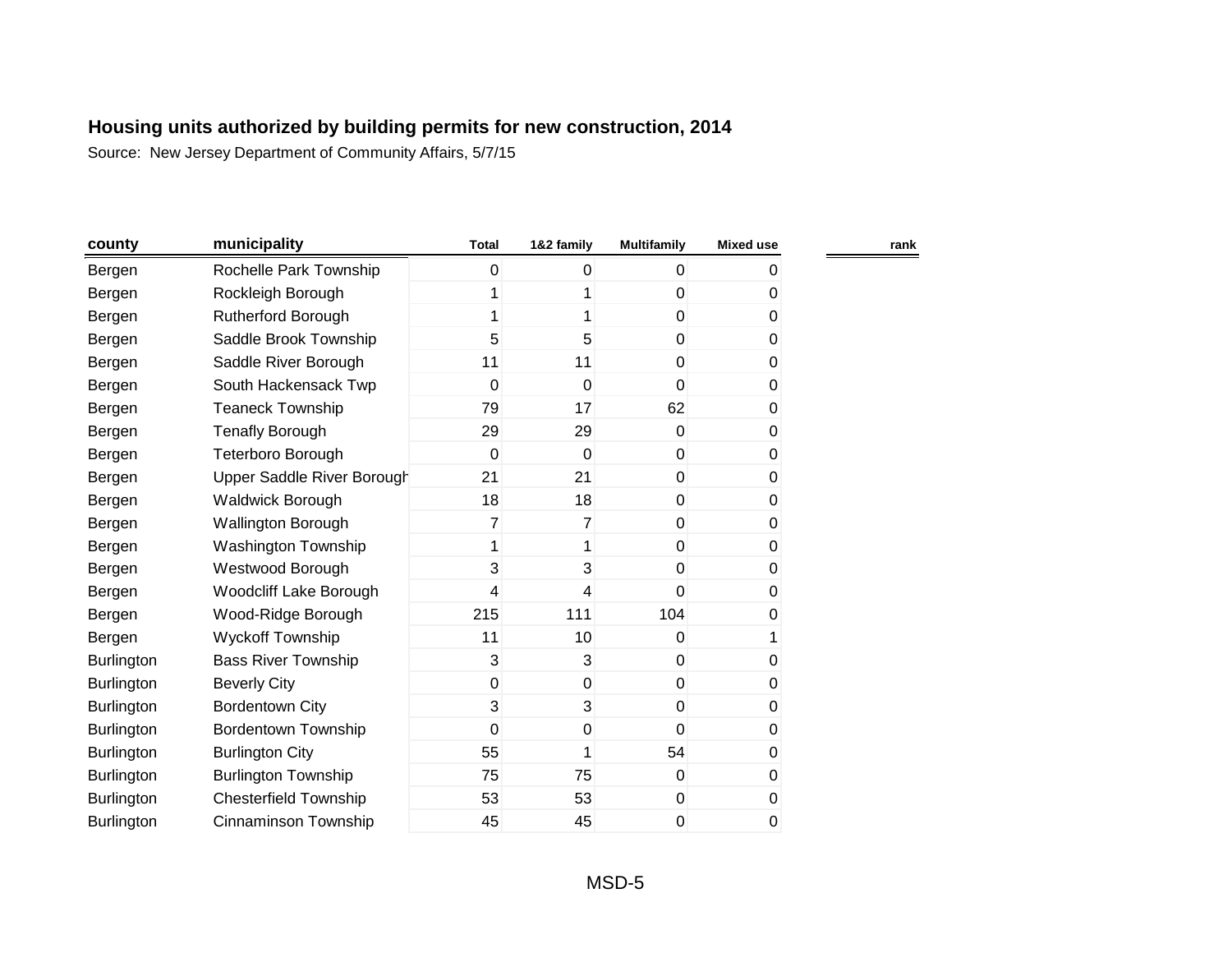| county            | municipality                   | <b>Total</b>   | 1&2 family     | <b>Multifamily</b> | <b>Mixed use</b> | rank |
|-------------------|--------------------------------|----------------|----------------|--------------------|------------------|------|
| <b>Burlington</b> | Delanco Township               | $\pmb{0}$      | 0              | 0                  | O                |      |
| Burlington        | Delran Township                | 0              | 0              | 0                  | 0                |      |
| Burlington        | Eastampton Township            | 0              | 0              | $\mathbf 0$        | 0                |      |
| Burlington        | <b>Edgewater Park Township</b> | 0              | $\mathbf 0$    | $\Omega$           | 0                |      |
| <b>Burlington</b> | Evesham Township               | 70             | 18             | 52                 | 0                |      |
| <b>Burlington</b> | Fieldsboro Borough             | 0              | 0              | $\mathbf 0$        | $\pmb{0}$        |      |
| <b>Burlington</b> | Florence Township              | 19             | 19             | 0                  | 0                |      |
| <b>Burlington</b> | Hainesport Township            | 1              | 1              | 0                  | 0                |      |
| Burlington        | <b>Lumberton Township</b>      | 1              | 1              | 0                  | 0                |      |
| <b>Burlington</b> | <b>Mansfield Township</b>      | 8              | 8              | $\mathbf 0$        | 0                |      |
| <b>Burlington</b> | Maple Shade Township           | 8              | 8              | 0                  | 0                |      |
| <b>Burlington</b> | <b>Medford Township</b>        | 92             | 92             | 0                  | 0                |      |
| <b>Burlington</b> | Medford Lakes Borough          | $\overline{2}$ | $\overline{2}$ | $\Omega$           | 0                |      |
| Burlington        | Moorestown Township            | 55             | 55             | 0                  | 0                |      |
| Burlington        | Mount Holly Township           | 212            | 56             | 156                | 0                |      |
| Burlington        | Mount Laurel Township          | 11             | 9              | $\overline{2}$     | 0                |      |
| <b>Burlington</b> | New Hanover Township           | $\overline{c}$ | $\overline{2}$ | $\pmb{0}$          | 0                |      |
| Burlington        | North Hanover Township         | 0              | $\mathbf 0$    | 0                  | 0                |      |
| <b>Burlington</b> | Palmyra Borough                | $\pmb{0}$      | 0              | $\pmb{0}$          | 0                |      |
| <b>Burlington</b> | Pemberton Borough              | 0              | 0              | 0                  | 0                |      |
| Burlington        | Pemberton Township             | 7              | 7              | $\pmb{0}$          | 0                |      |
| Burlington        | Riverside Township             | 0              | 0              | 0                  | 0                |      |
| Burlington        | Riverton Borough               | $\overline{2}$ | $\overline{2}$ | 0                  | 0                |      |
| <b>Burlington</b> | Shamong Township               | 0              | 0              | $\pmb{0}$          | 0                |      |
| Burlington        | Southampton Township           | 1              | 1              | 0                  | 0                |      |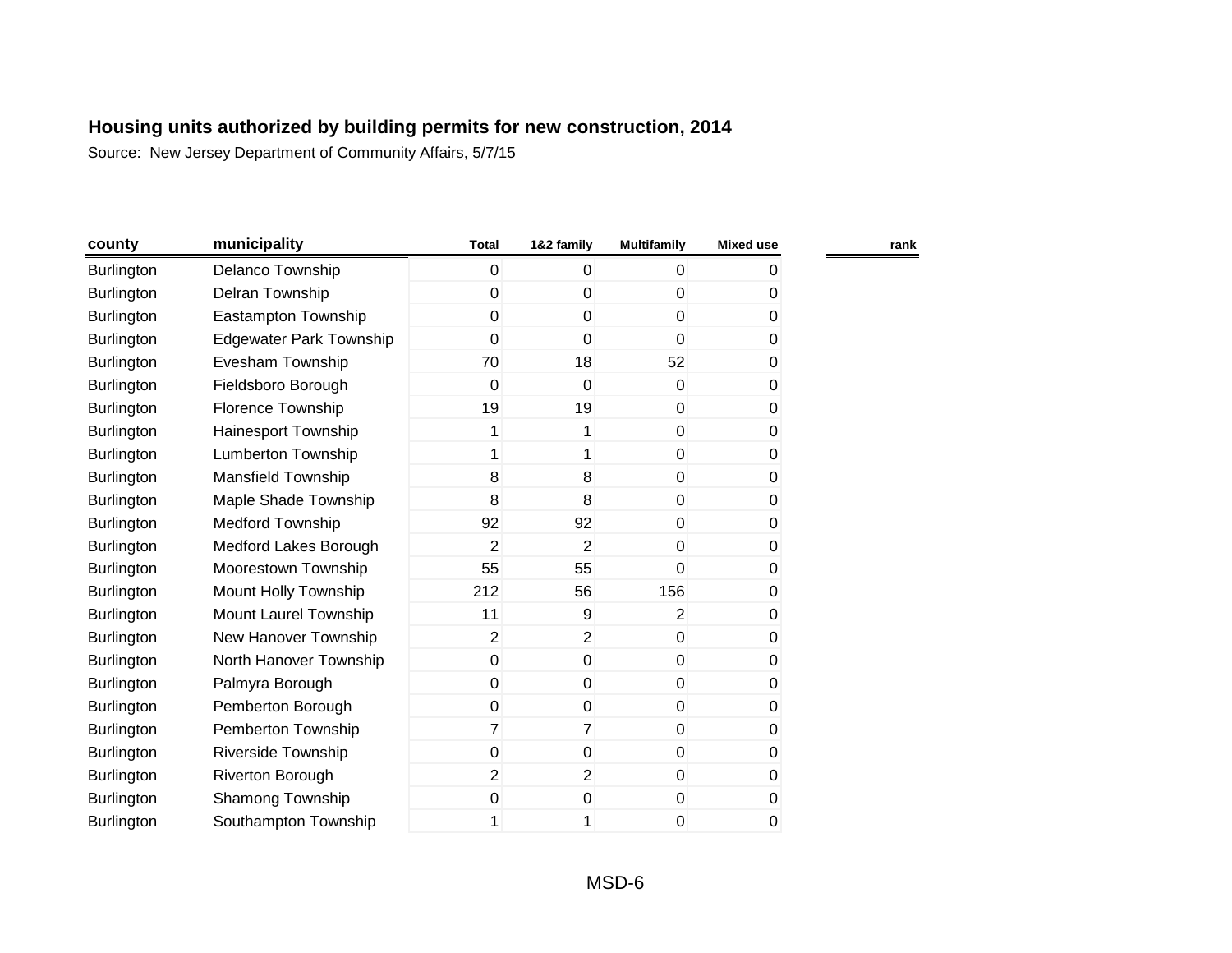| county            | municipality                | <b>Total</b> | 1&2 family              | <b>Multifamily</b> | <b>Mixed use</b> | rank |
|-------------------|-----------------------------|--------------|-------------------------|--------------------|------------------|------|
| <b>Burlington</b> | Springfield Township        | 0            | 0                       | $\mathbf 0$        | 0                |      |
| <b>Burlington</b> | <b>Tabernacle Township</b>  | 4            | 4                       | 0                  | 0                |      |
| <b>Burlington</b> | Washington Township         | 3            | $\overline{3}$          | 0                  | 0                |      |
| Burlington        | <b>Westampton Township</b>  | 48           | 0                       | 48                 | 0                |      |
| <b>Burlington</b> | Willingboro Township        | 123          | $\overline{2}$          | 121                | 0                |      |
| Burlington        | Woodland Township           | 0            | $\mathbf 0$             | $\mathbf 0$        | $\pmb{0}$        |      |
| Burlington        | Wrightstown Borough         | 0            | 0                       | 0                  | 0                |      |
| Camden            | Audubon Borough             | 4            | $\overline{\mathbf{4}}$ | $\pmb{0}$          | 0                |      |
| Camden            | Audubon Park Borough        | 0            | 0                       | 0                  | 0                |      |
| Camden            | <b>Barrington Borough</b>   | 5            | 5                       | 0                  | 0                |      |
| Camden            | Bellmawr Borough            | 0            | 0                       | 0                  | 0                |      |
| Camden            | Berlin Borough              | 0            | 0                       | 0                  | 0                |      |
| Camden            | <b>Berlin Township</b>      | 24           | 24                      | $\mathbf 0$        | 0                |      |
| Camden            | Brooklawn Borough           | 0            | $\mathbf 0$             | 0                  | 0                |      |
| Camden            | Camden City                 | 6            | $6\phantom{1}$          | 0                  | 0                |      |
| Camden            | <b>Cherry Hill Township</b> | 18           | 18                      | 0                  | 0                |      |
| Camden            | <b>Chesilhurst Borough</b>  | 2            | $\overline{2}$          | 0                  | $\pmb{0}$        |      |
| Camden            | <b>Clementon Borough</b>    | 0            | 0                       | 0                  | 0                |      |
| Camden            | Collingswood Borough        | 0            | $\mathbf 0$             | 0                  | 0                |      |
| Camden            | Gibbsboro Borough           | 0            | $\mathbf 0$             | 0                  | 0                |      |
| Camden            | <b>Gloucester City</b>      | 0            | $\mathbf 0$             | 0                  | 0                |      |
| Camden            | <b>Gloucester Township</b>  | 0            | 0                       | 0                  | 0                |      |
| Camden            | Haddon Township             | 63           | $\overline{2}$          | 61                 | 0                |      |
| Camden            | <b>Haddonfield Borough</b>  | 13           | 13                      | $\pmb{0}$          | 0                |      |
| Camden            | Haddon Heights Borough      | 2            | $\overline{2}$          | 0                  | 0                |      |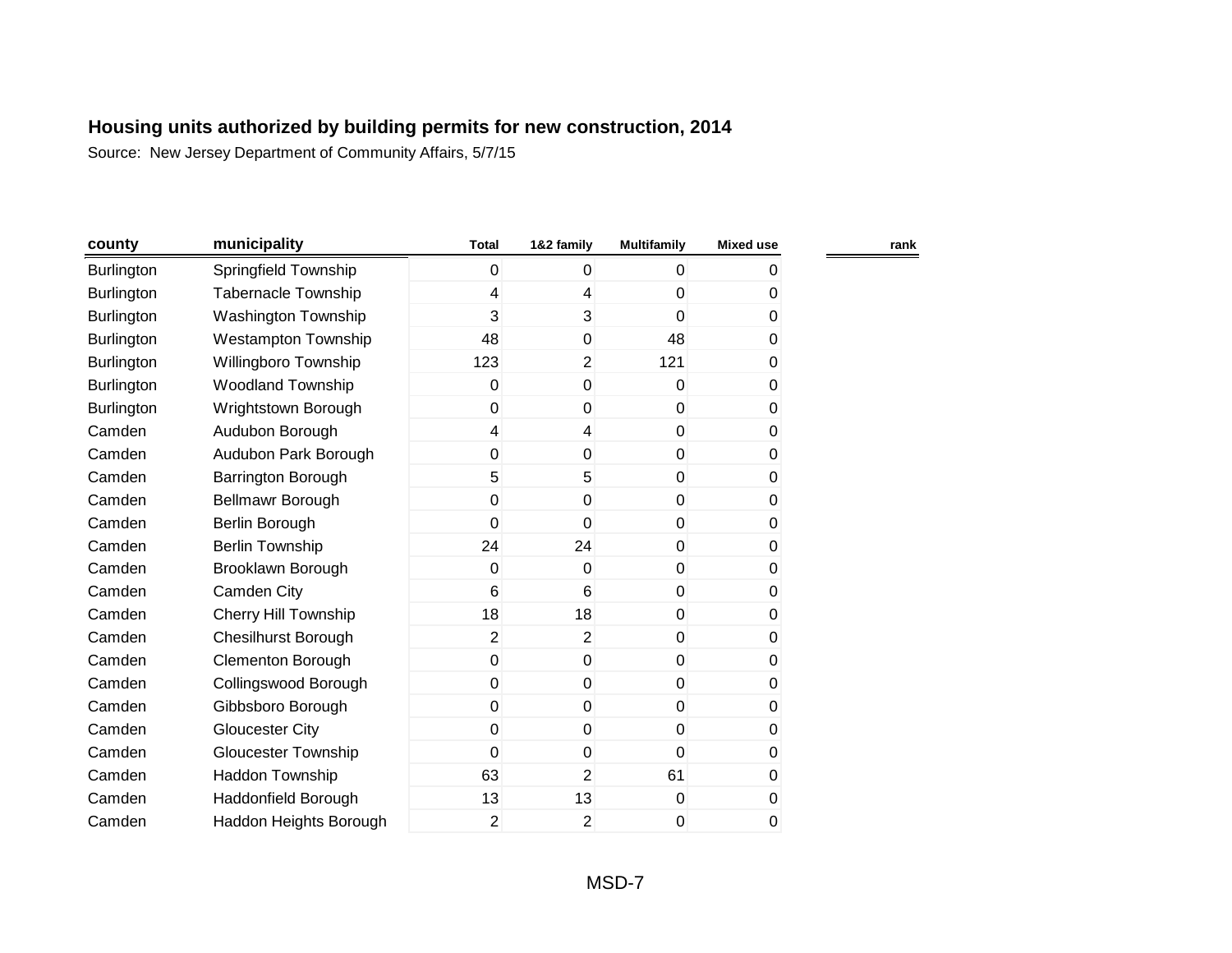| county   | municipality              | <b>Total</b>   | 1&2 family     | <b>Multifamily</b> | <b>Mixed use</b> |
|----------|---------------------------|----------------|----------------|--------------------|------------------|
| Camden   | Hi-nella Borough          | 0              | $\mathbf 0$    | 0                  | 0                |
| Camden   | Laurel Springs Borough    | 0              | $\mathbf 0$    | $\mathbf 0$        | 0                |
| Camden   | Lawnside Borough          | 0              | $\mathbf 0$    | $\mathbf 0$        | $\pmb{0}$        |
| Camden   | Lindenwold Borough        | 0              | $\mathbf 0$    | $\mathbf 0$        | 0                |
| Camden   | Magnolia Borough          | 0              | $\mathbf 0$    | $\overline{0}$     | 0                |
| Camden   | Merchantville Borough     | 0              | 0              | $\mathbf 0$        | 0                |
| Camden   | Mount Ephraim Borough     | $\overline{2}$ | $\overline{2}$ | $\mathbf 0$        | 0                |
| Camden   | Oaklyn Borough            | 0              | 0              | 0                  | 0                |
| Camden   | Pennsauken Township       | 10             | $\overline{2}$ | 8                  | 0                |
| Camden   | Pine Hill Borough         | 10             | 10             | $\mathbf 0$        | 0                |
| Camden   | Pine Valley Borough       | 0              | 0              | $\mathbf{0}$       | 0                |
| Camden   | Runnemede Borough         | 0              | $\overline{0}$ | $\mathbf 0$        | $\pmb{0}$        |
| Camden   | Somerdale Borough         | 43             | 43             | $\mathbf{0}$       | 0                |
| Camden   | <b>Stratford Borough</b>  | 1              | 1              | $\mathbf 0$        | 0                |
| Camden   | <b>Tavistock Borough</b>  | 0              | $\overline{0}$ | $\mathbf{0}$       | 0                |
| Camden   | Voorhees Township         | 21             | 21             | $\overline{0}$     | 0                |
| Camden   | <b>Waterford Township</b> | 3              | 3              | $\pmb{0}$          | 0                |
| Camden   | <b>Winslow Township</b>   | 0              | $\mathbf 0$    | $\mathbf 0$        | 0                |
| Camden   | Woodlynne Borough         | 0              | $\mathbf 0$    | $\mathbf 0$        | 0                |
| Cape May | Avalon Borough            | 73             | 73             | $\mathbf 0$        | $\pmb{0}$        |
| Cape May | Cape May City             | 15             | 13             | $\mathbf 0$        | $\overline{2}$   |
| Cape May | Cape May Point Borough    | 7              | $\overline{7}$ | $\mathbf 0$        | 0                |
| Cape May | Dennis Township           | 4              | 4              | $\mathbf 0$        | 0                |
| Cape May | Lower Township            | 28             | 28             | 0                  | 0                |
| Cape May | Middle Township           | 57             | 50             | 7                  | 0                |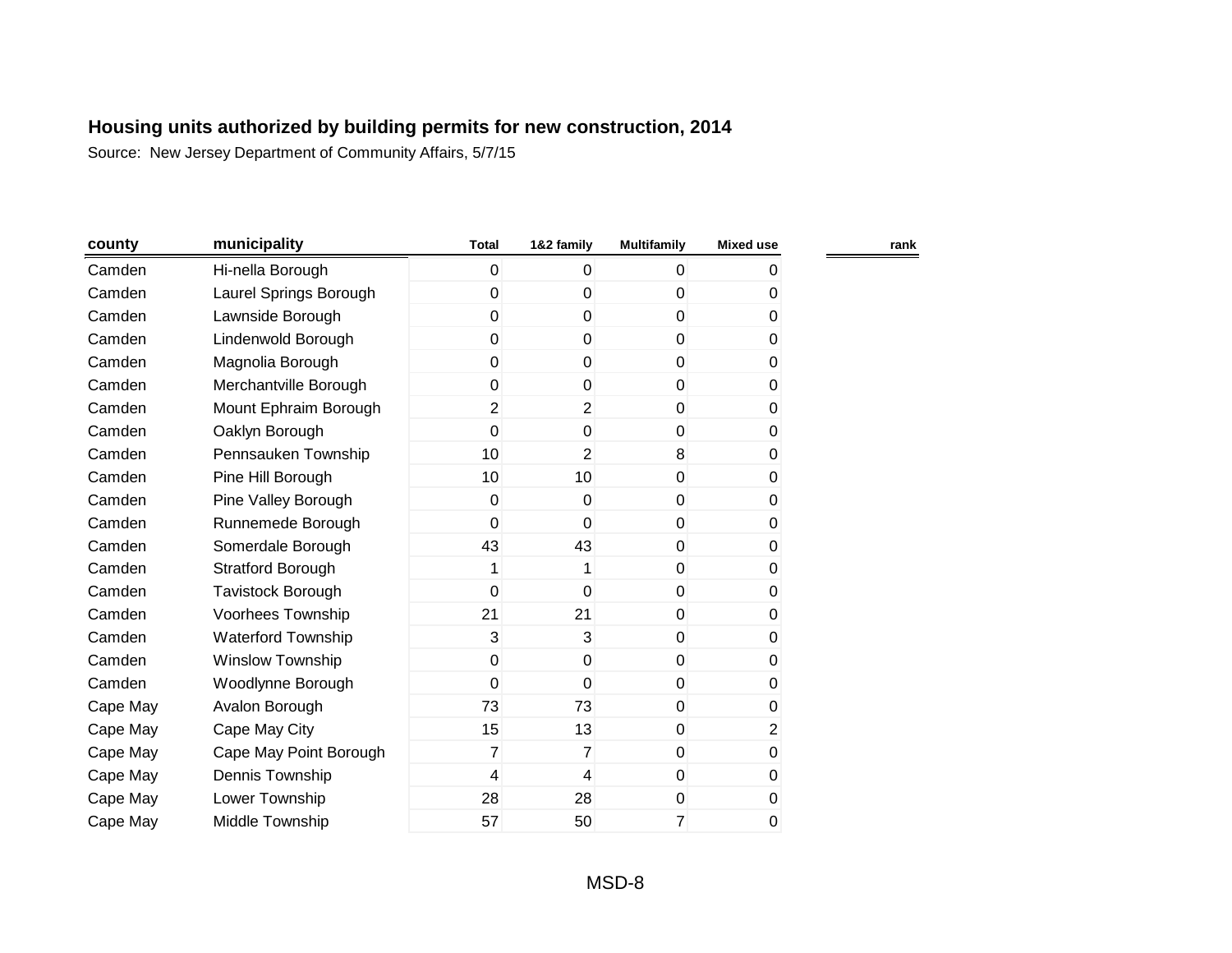| county     | municipality                    | <b>Total</b>   | 1&2 family     | <b>Multifamily</b> | <b>Mixed use</b> | rank |
|------------|---------------------------------|----------------|----------------|--------------------|------------------|------|
| Cape May   | North Wildwood City             | 27             | 23             | 4                  | 0                |      |
| Cape May   | Ocean City                      | 253            | 247            | 6                  | 0                |      |
| Cape May   | Sea Isle City                   | 86             | 82             | $\overline{4}$     | 0                |      |
| Cape May   | Stone Harbor Borough            | 36             | 36             | $\mathbf 0$        | 0                |      |
| Cape May   | <b>Upper Township</b>           | 12             | 12             | $\mathbf 0$        | 0                |      |
| Cape May   | West Cape May Borough           | 8              | 8              | $\mathbf 0$        | $\pmb{0}$        |      |
| Cape May   | West Wildwood Borough           | $\overline{0}$ | 0              | $\mathbf 0$        | 0                |      |
| Cape May   | <b>Wildwood City</b>            | 5              | 5              | $\mathbf 0$        | 0                |      |
| Cape May   | Wildwood Crest Borough          | 0              | 0              | $\mathbf 0$        | 0                |      |
| Cape May   | Woodbine Borough                | 3              | $\overline{2}$ | $\mathbf 0$        | 1                |      |
| Cumberland | <b>Bridgeton City</b>           | 3              | 3              | $\mathbf{0}$       | 0                |      |
| Cumberland | <b>Commercial Township</b>      | $\overline{2}$ | $\overline{2}$ | $\mathbf 0$        | 0                |      |
| Cumberland | <b>Deerfield Township</b>       | 0              | 0              | $\mathbf{0}$       | 0                |      |
| Cumberland | Downe Township                  | 5              | 5              | $\mathbf 0$        | 0                |      |
| Cumberland | <b>Fairfield Township</b>       | 1              | 1              | $\mathbf{0}$       | 0                |      |
| Cumberland | Greenwich Township              | 0              | $\mathbf 0$    | $\mathbf 0$        | 0                |      |
| Cumberland | <b>Hopewell Township</b>        | 1              | 1              | $\pmb{0}$          | 0                |      |
| Cumberland | Lawrence Township               | $\mathbf 0$    | 0              | $\mathbf 0$        | 0                |      |
| Cumberland | Maurice River Township          | $\overline{2}$ | $\overline{2}$ | $\mathbf 0$        | 0                |      |
| Cumberland | <b>Millville City</b>           | 10             | 10             | $\mathbf 0$        | 0                |      |
| Cumberland | Shiloh Borough                  | $\pmb{0}$      | $\pmb{0}$      | $\mathbf 0$        | 0                |      |
| Cumberland | <b>Stow Creek Township</b>      | 1              | 1              | $\mathbf 0$        | 0                |      |
| Cumberland | <b>Upper Deerfield Township</b> | 0              | $\mathbf 0$    | $\mathbf 0$        | 0                |      |
| Cumberland | <b>Vineland City</b>            | 65             | 65             | $\mathbf{0}$       | $\pmb{0}$        |      |
| Essex      | <b>Belleville Township</b>      | 86             | 0              | 86                 | $\pmb{0}$        |      |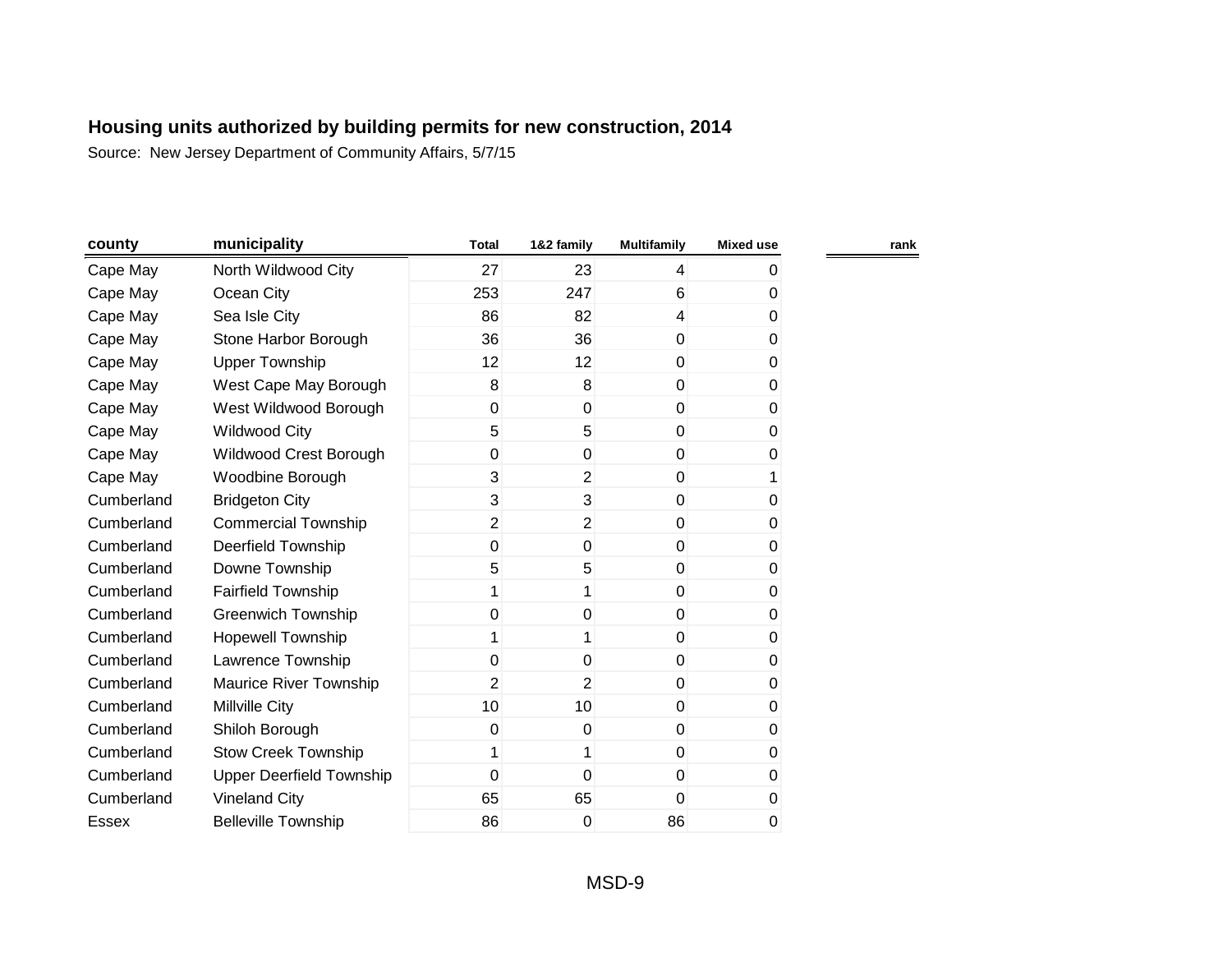| county       | municipality                | <b>Total</b>    | 1&2 family      | <b>Multifamily</b> | <b>Mixed use</b> |  |
|--------------|-----------------------------|-----------------|-----------------|--------------------|------------------|--|
| <b>Essex</b> | <b>Bloomfield Township</b>  | 558             | $\overline{2}$  | 556                | 0                |  |
| <b>Essex</b> | Caldwell Borough            | 0               | $\mathbf 0$     | $\Omega$           | $\overline{0}$   |  |
| <b>Essex</b> | Cedar Grove Township        | 6               | 6               | $\mathbf{0}$       | 0                |  |
| <b>Essex</b> | East Orange City            | 13              | 13              | $\mathbf{0}$       | 0                |  |
| <b>Essex</b> | <b>Essex Fells Borough</b>  | 4               | $\overline{4}$  | $\overline{0}$     | 0                |  |
| <b>Essex</b> | <b>Fairfield Township</b>   | $\mathbf 0$     | $\mathbf 0$     | $\overline{0}$     | 0                |  |
| Essex        | Glen Ridge Borough          | 2               | $\overline{2}$  | $\overline{0}$     | 0                |  |
| <b>Essex</b> | Irvington Township          | $6\phantom{1}6$ | $6\phantom{1}6$ | $\mathbf 0$        | 0                |  |
| Essex        | Livingston Township         | 34              | 34              | 0                  | 0                |  |
| <b>Essex</b> | Maplewood Township          | 3               | $\overline{2}$  | $\mathbf 0$        | 1                |  |
| <b>Essex</b> | Millburn Township           | 28              | 28              | $\Omega$           | $\mathbf 0$      |  |
| <b>Essex</b> | Montclair Township          | 265             | $\overline{7}$  | 258                | 0                |  |
| <b>Essex</b> | <b>Newark City</b>          | 728             | 47              | 681                | 0                |  |
| <b>Essex</b> | North Caldwell Borough      | 25              | 25              | $\Omega$           | 0                |  |
| <b>Essex</b> | Nutley Township             | 5               | 3               | $\overline{2}$     | 0                |  |
| Essex        | City of Orange Township     | 155             | 8               | 147                | 0                |  |
| Essex        | Roseland Borough            | $6\phantom{1}6$ | 6               | $\Omega$           | 0                |  |
| <b>Essex</b> | South Orange Village        | 216             | 1               | 215                | 0                |  |
| <b>Essex</b> | Verona Township             | 43              | 43              | $\Omega$           | 0                |  |
| <b>Essex</b> | West Caldwell Township      | 10              | 10              | $\Omega$           | 0                |  |
| <b>Essex</b> | <b>West Orange Township</b> | 11              | 11              | $\mathbf 0$        | $\mathbf 0$      |  |
| Gloucester   | Clayton Borough             | 54              | 54              | $\mathbf{0}$       | 0                |  |
| Gloucester   | Deptford Township           | 52              | 52              | $\mathbf 0$        | 0                |  |
| Gloucester   | East Greenwich Township     | 34              | 32              | $\overline{2}$     | 0                |  |
| Gloucester   | <b>Elk Township</b>         | 1               | 1               | 0                  | 0                |  |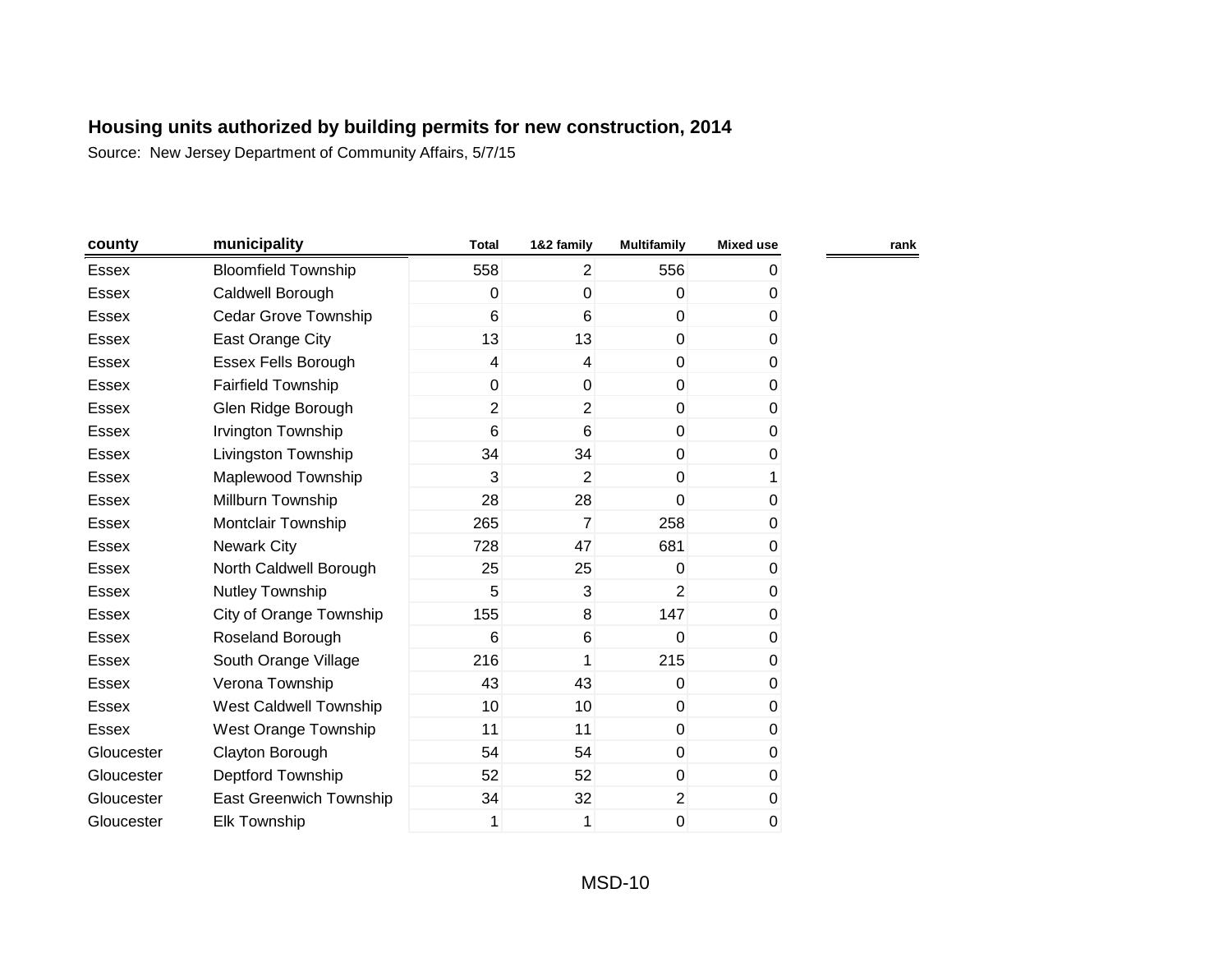| county     | municipality              | <b>Total</b>   | 1&2 family     | <b>Multifamily</b> | <b>Mixed use</b> | rank |
|------------|---------------------------|----------------|----------------|--------------------|------------------|------|
| Gloucester | Franklin Township         | 10             | 10             | $\overline{0}$     | 0                |      |
| Gloucester | Glassboro Borough         | 68             | 68             | $\overline{0}$     | 0                |      |
| Gloucester | <b>Greenwich Township</b> | 1              | 1              | $\overline{0}$     | 0                |      |
| Gloucester | <b>Harrison Township</b>  | 51             | 49             | $\overline{0}$     | $\overline{c}$   |      |
| Gloucester | Logan Township            | 0              | $\mathbf{0}$   | $\overline{0}$     | 0                |      |
| Gloucester | Mantua Township           | 0              | $\mathbf 0$    | $\overline{0}$     | 0                |      |
| Gloucester | Monroe Township           | 37             | 37             | $\overline{0}$     | 0                |      |
| Gloucester | National Park Borough     | 0              | 0              | $\overline{0}$     | 0                |      |
| Gloucester | Newfield Borough          | 0              | 0              | $\overline{0}$     | 0                |      |
| Gloucester | Paulsboro Borough         | 0              | 0              | $\overline{0}$     | 0                |      |
| Gloucester | Pitman Borough            | 0              | $\mathbf 0$    | $\overline{0}$     | 0                |      |
| Gloucester | South Harrison Township   | 0              | $\mathbf 0$    | $\overline{0}$     | 0                |      |
| Gloucester | Swedesboro Borough        | $\overline{2}$ | $\overline{2}$ | $\overline{0}$     | 0                |      |
| Gloucester | Washington Township       | 0              | 0              | $\overline{0}$     | 0                |      |
| Gloucester | Wenonah Borough           | 0              | $\mathbf 0$    | $\overline{0}$     | 0                |      |
| Gloucester | West Deptford Township    | 13             | 13             | $\overline{0}$     | 0                |      |
| Gloucester | Westville Borough         | 0              | 0              | $\overline{0}$     | 0                |      |
| Gloucester | <b>Woodbury City</b>      | 1              | 1              | $\overline{0}$     | 0                |      |
| Gloucester | Woodbury Heights Borough  | 0              | 0              | $\overline{0}$     | 0                |      |
| Gloucester | <b>Woolwich Township</b>  | 71             | 71             | $\overline{0}$     | 0                |      |
| Hudson     | <b>Bayonne City</b>       | 34             | 34             | $\overline{0}$     | 0                |      |
| Hudson     | East Newark Borough       | $\overline{2}$ | $\overline{2}$ | $\overline{0}$     | 0                |      |
| Hudson     | Guttenberg Town           | 4              | $\mathbf 0$    | 0                  | 4                |      |
| Hudson     | <b>Harrison Town</b>      | 451            | 18             | 433                | 0                |      |
| Hudson     | Hoboken City              | 253            | 4              | 249                | 0                |      |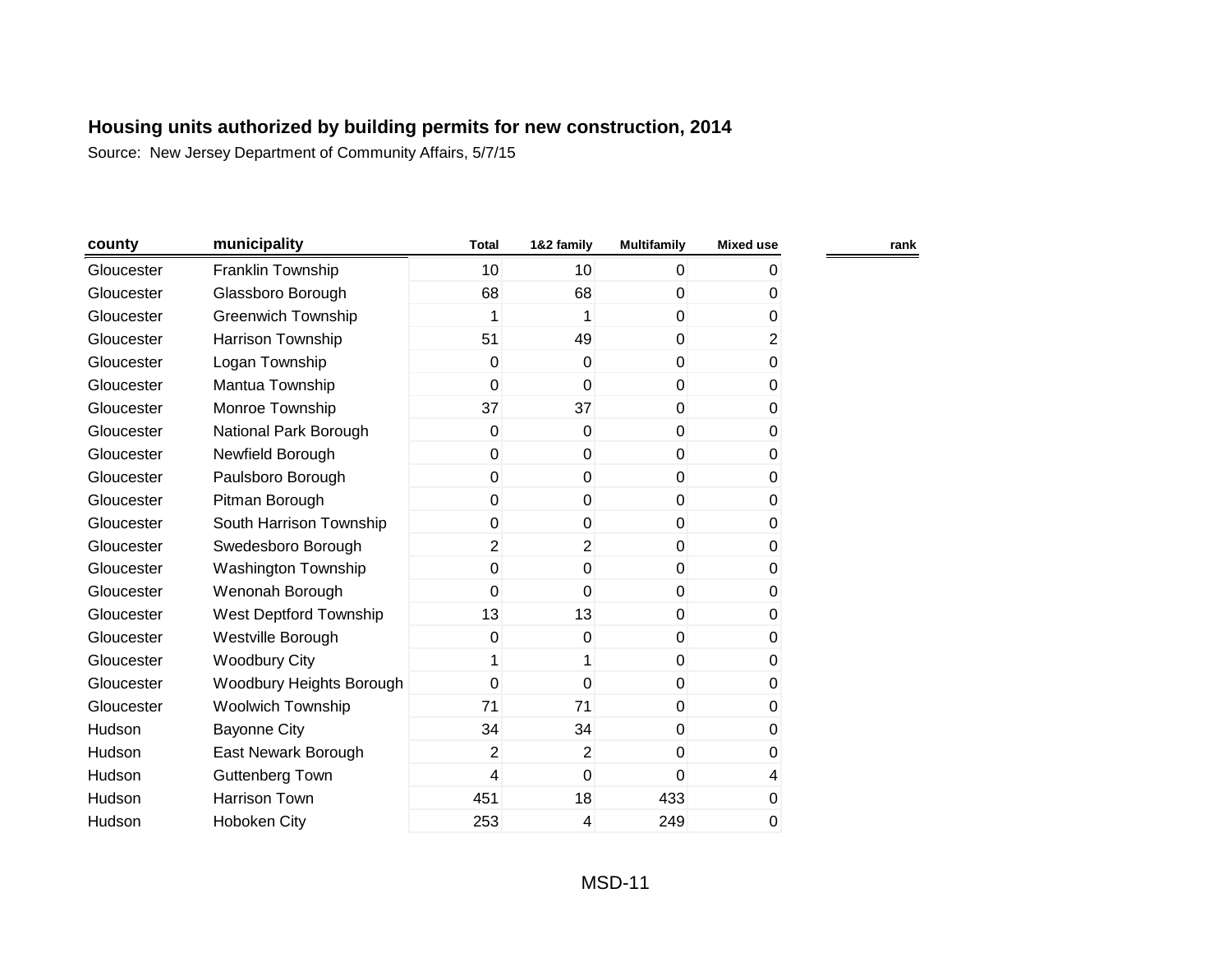| county    | municipality              | <b>Total</b>   | 1&2 family              | <b>Multifamily</b> | <b>Mixed use</b> | rank |
|-----------|---------------------------|----------------|-------------------------|--------------------|------------------|------|
| Hudson    | Jersey City               | 3,281          | 698                     | 2,583              | 0                |      |
| Hudson    | <b>Kearny Town</b>        | 156            | 6                       | 150                | 0                |      |
| Hudson    | North Bergen Township     | 0              | $\mathbf 0$             | $\mathbf 0$        | 0                |      |
| Hudson    | Secaucus Town             | 327            | 13                      | 314                | 0                |      |
| Hudson    | <b>Union City</b>         | 31             | 0                       | 31                 | 0                |      |
| Hudson    | Weehawken Township        | 507            | 3                       | 504                | $\pmb{0}$        |      |
| Hudson    | West New York Town        | 58             | $\overline{2}$          | 56                 | $\pmb{0}$        |      |
| Hunterdon | Alexandria Township       | 4              | $\overline{\mathbf{4}}$ | $\mathbf 0$        | 0                |      |
| Hunterdon | Bethlehem Township        | $\overline{c}$ | $\overline{2}$          | $\mathbf 0$        | 0                |      |
| Hunterdon | <b>Bloomsbury Borough</b> | 1              | 1                       | $\mathbf 0$        | 0                |      |
| Hunterdon | Califon Borough           | 0              | 0                       | $\Omega$           | 0                |      |
| Hunterdon | <b>Clinton Town</b>       | 62             | $\overline{2}$          | 60                 | 0                |      |
| Hunterdon | <b>Clinton Township</b>   | 3              | 3                       | $\mathbf 0$        | 0                |      |
| Hunterdon | Delaware Township         | $\overline{2}$ | $\overline{2}$          | $\mathbf 0$        | 0                |      |
| Hunterdon | East Amwell Township      | $\overline{0}$ | $\mathbf{0}$            | $\overline{0}$     | 0                |      |
| Hunterdon | Flemington Borough        | $\overline{0}$ | $\mathbf 0$             | $\mathbf 0$        | 0                |      |
| Hunterdon | Franklin Township         | 6              | 6                       | $\pmb{0}$          | $\pmb{0}$        |      |
| Hunterdon | Frenchtown Borough        | 4              | 4                       | $\mathbf 0$        | 0                |      |
| Hunterdon | Glen Gardner Borough      | 1              | 1                       | $\mathbf 0$        | 0                |      |
| Hunterdon | Hampton Borough           | 1              | 1                       | $\mathbf 0$        | 0                |      |
| Hunterdon | High Bridge Borough       | 7              | 0                       | $\overline{7}$     | 0                |      |
| Hunterdon | <b>Holland Township</b>   | 4              | $\overline{4}$          | $\mathbf 0$        | 0                |      |
| Hunterdon | Kingwood Township         | 5              | 5                       | $\mathbf 0$        | 0                |      |
| Hunterdon | Lambertville City         | $\overline{2}$ | $\overline{2}$          | $\pmb{0}$          | $\pmb{0}$        |      |
| Hunterdon | Lebanon Borough           | 0              | 0                       | 0                  | $\pmb{0}$        |      |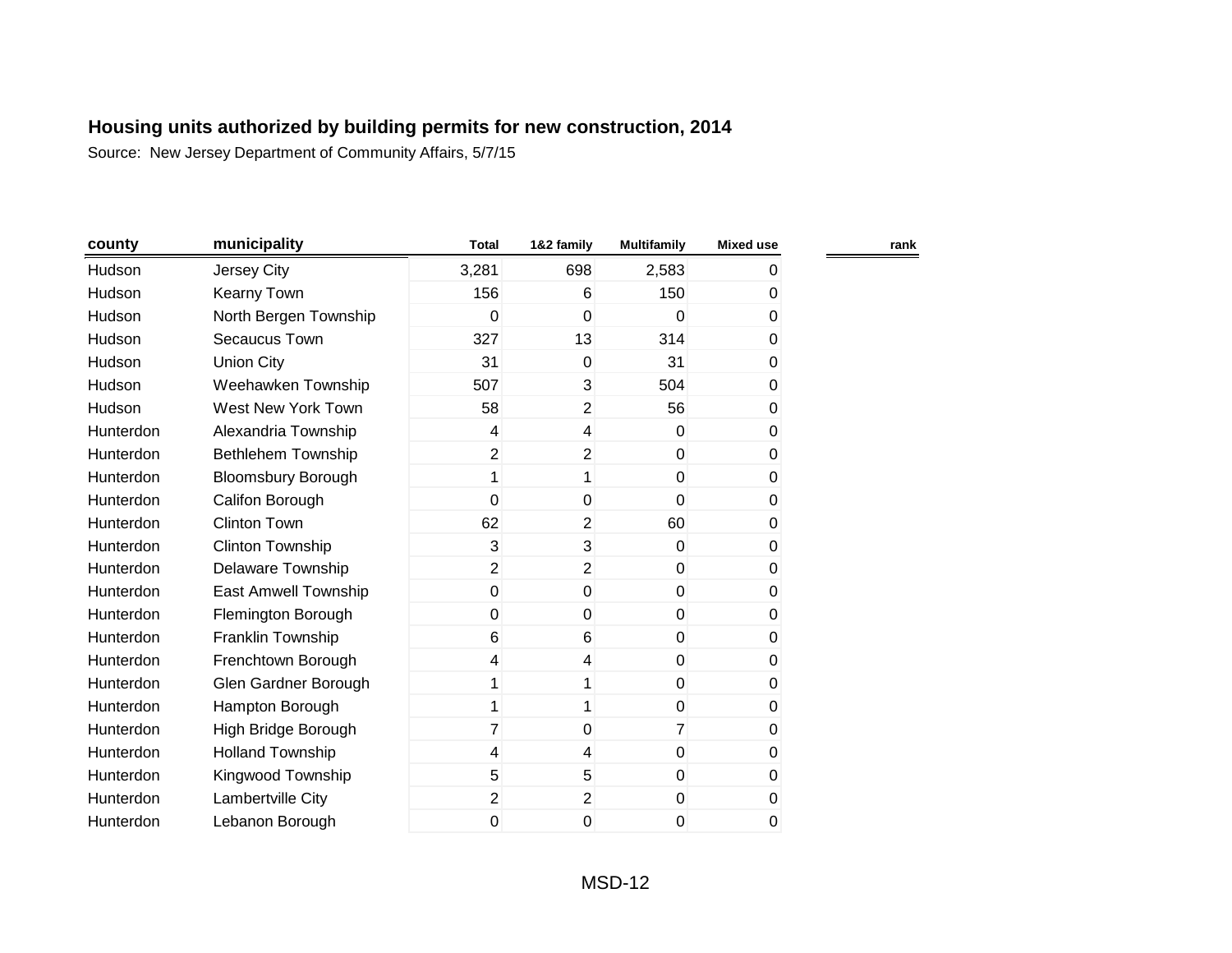| county    | municipality                | <b>Total</b>         | 1&2 family              | <b>Multifamily</b> | <b>Mixed use</b> | rank |
|-----------|-----------------------------|----------------------|-------------------------|--------------------|------------------|------|
| Hunterdon | Lebanon Township            | 4                    | 4                       | $\mathbf 0$        | 0                |      |
| Hunterdon | Milford Borough             | 1                    | 1                       | $\mathbf 0$        | 0                |      |
| Hunterdon | Raritan Township            | 40                   | 40                      | $\mathbf 0$        | 0                |      |
| Hunterdon | Readington Township         | 59                   | 50                      | 9                  | 0                |      |
| Hunterdon | Stockton Borough            | 0                    | $\overline{0}$          | $\pmb{0}$          | 0                |      |
| Hunterdon | <b>Tewksbury Township</b>   | 6                    | 6                       | $\mathbf 0$        | 0                |      |
| Hunterdon | Union Township              | $\overline{4}$       | $\overline{\mathbf{4}}$ | $\mathbf 0$        | 0                |      |
| Hunterdon | <b>West Amwell Township</b> | $\overline{2}$       | $\overline{c}$          | $\mathbf 0$        | 0                |      |
| Mercer    | East Windsor Township       | 3                    | 3                       | $\mathbf 0$        | 0                |      |
| Mercer    | Ewing Township              | 4                    | $\overline{4}$          | $\mathbf 0$        | 0                |      |
| Mercer    | Hamilton Township           | 139                  | 134                     | 5                  | 0                |      |
| Mercer    | <b>Hightstown Borough</b>   | 0                    | 0                       | $\mathbf 0$        | 0                |      |
| Mercer    | Hopewell Borough            | $\overline{2}$       | $\overline{2}$          | $\mathbf 0$        | 0                |      |
| Mercer    | Hopewell Township           | 19                   | 19                      | $\mathbf 0$        | 0                |      |
| Mercer    | Lawrence Township           | $\overline{7}$       | $\overline{7}$          | $\mathbf 0$        | 0                |      |
| Mercer    | Pennington Borough          | 0                    | $\mathbf 0$             | $\mathbf 0$        | 0                |      |
| Mercer    | Princeton Borough           | See Princeton (1114) |                         |                    |                  |      |
| Mercer    | Princeton (1114)            | 21                   | 21                      | $\pmb{0}$          | 0                |      |
| Mercer    | <b>Trenton City</b>         | 1                    | 1                       | $\mathbf{0}$       | 0                |      |
| Mercer    | Robbinsville Township       | 53                   | 24                      | 28                 | 1                |      |
| Mercer    | West Windsor Township       | 28                   | 3                       | 25                 | 0                |      |
| Middlesex | Carteret Borough            | 0                    | $\overline{0}$          | $\mathbf 0$        | 0                |      |
| Middlesex | Cranbury Township           | $\overline{2}$       | 1                       | $\mathbf 0$        | 1                |      |
| Middlesex | Dunellen Borough            | 3                    | 3                       | 0                  | 0                |      |
| Middlesex | East Brunswick Township     | 447                  | 21                      | 424                | $\overline{c}$   |      |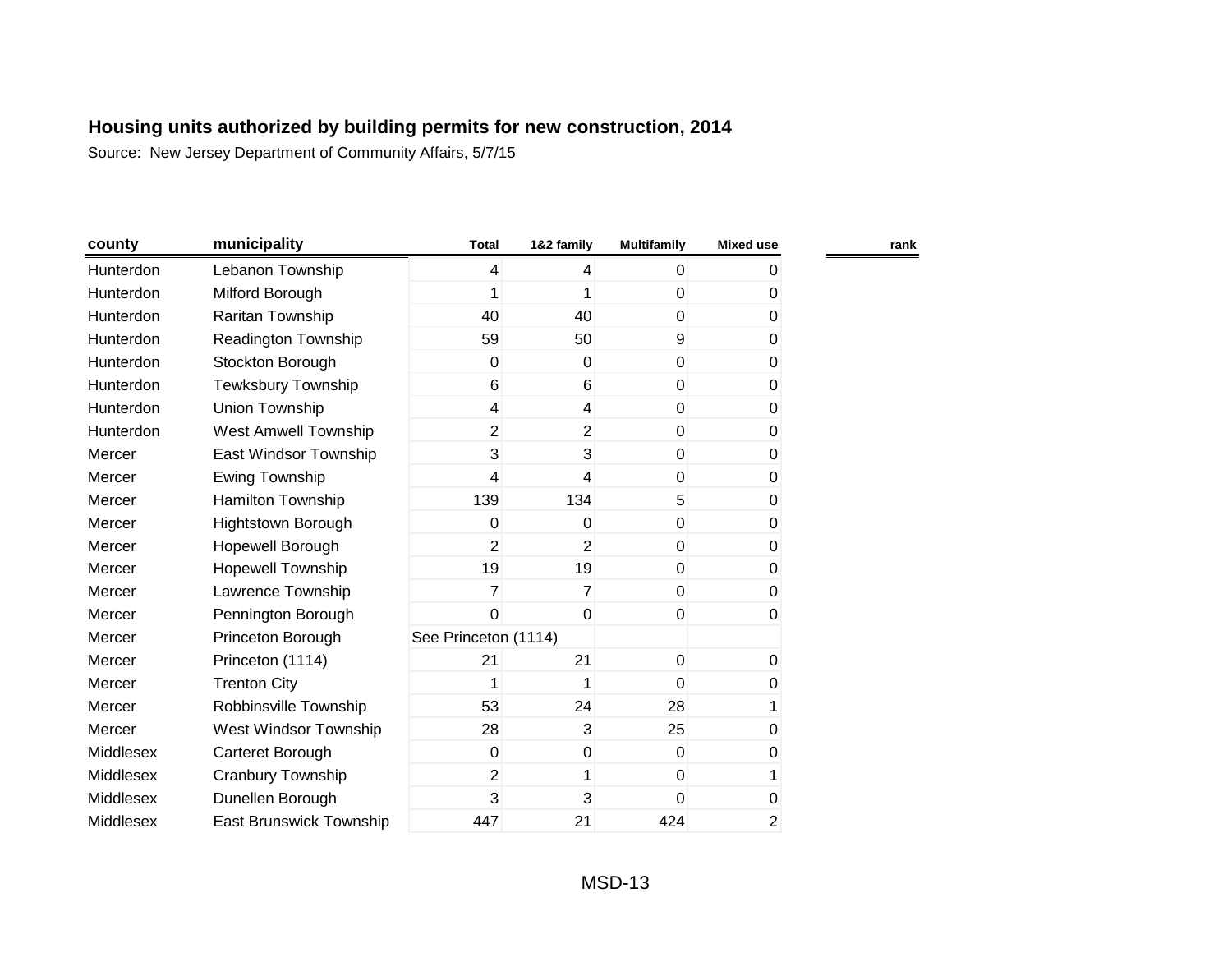| county    | municipality                 | <b>Total</b>   | 1&2 family     | <b>Multifamily</b> | <b>Mixed use</b> |  |
|-----------|------------------------------|----------------|----------------|--------------------|------------------|--|
| Middlesex | Edison Township              | 108            | 48             | 60                 | 0                |  |
| Middlesex | Helmetta Borough             | 0              | $\mathbf 0$    | $\mathbf 0$        | 0                |  |
| Middlesex | <b>Highland Park Borough</b> | 26             | 26             | $\mathbf 0$        | 0                |  |
| Middlesex | Jamesburg Borough            | 1              | $\mathbf 0$    | 1                  | 0                |  |
| Middlesex | Old Bridge Township          | $\mathbf 0$    | $\mathbf 0$    | $\mathbf 0$        | 0                |  |
| Middlesex | Metuchen Borough             | 19             | 19             | $\mathbf 0$        | 0                |  |
| Middlesex | Middlesex Borough            | $\overline{0}$ | $\Omega$       | $\mathbf 0$        | 0                |  |
| Middlesex | Milltown Borough             | $\mathbf 0$    | 0              | $\Omega$           | 0                |  |
| Middlesex | Monroe Township              | 372            | 362            | 10                 | 0                |  |
| Middlesex | <b>New Brunswick City</b>    | 544            | 0              | 544                | 0                |  |
| Middlesex | North Brunswick Township     | 6              | 6              | $\Omega$           | 0                |  |
| Middlesex | Perth Amboy City             | 25             | 5              | 20                 | 0                |  |
| Middlesex | Piscataway Township          | 14             | 14             | $\mathbf 0$        | 0                |  |
| Middlesex | Plainsboro Township          | 1              | 1              | $\mathbf 0$        | 0                |  |
| Middlesex | Sayreville Borough           | 17             | 17             | $\mathbf 0$        | 0                |  |
| Middlesex | South Amboy City             | $\mathbf 0$    | $\mathbf 0$    | $\mathbf 0$        | 0                |  |
| Middlesex | South Brunswick Township     | 66             | 66             | $\mathbf 0$        | $\pmb{0}$        |  |
| Middlesex | South Plainfield Borough     | 102            | 38             | 64                 | 0                |  |
| Middlesex | South River Borough          | $\overline{2}$ | 2              | $\mathbf 0$        | 0                |  |
| Middlesex | Spotswood Borough            | $\overline{2}$ | $\overline{2}$ | $\mathbf{0}$       | 0                |  |
| Middlesex | Woodbridge Township          | 46             | 38             | 8                  | 0                |  |
| Monmouth  | Allenhurst Borough           | 3              | 3              | $\mathbf 0$        | 0                |  |
| Monmouth  | Allentown Borough            | $\mathbf 0$    | 0              | $\mathbf 0$        | 0                |  |
| Monmouth  | <b>Asbury Park City</b>      | $\overline{2}$ | $\overline{2}$ | $\pmb{0}$          | 0                |  |
| Monmouth  | Atlantic Highlands Borough   | 5              | 5              | 0                  | 0                |  |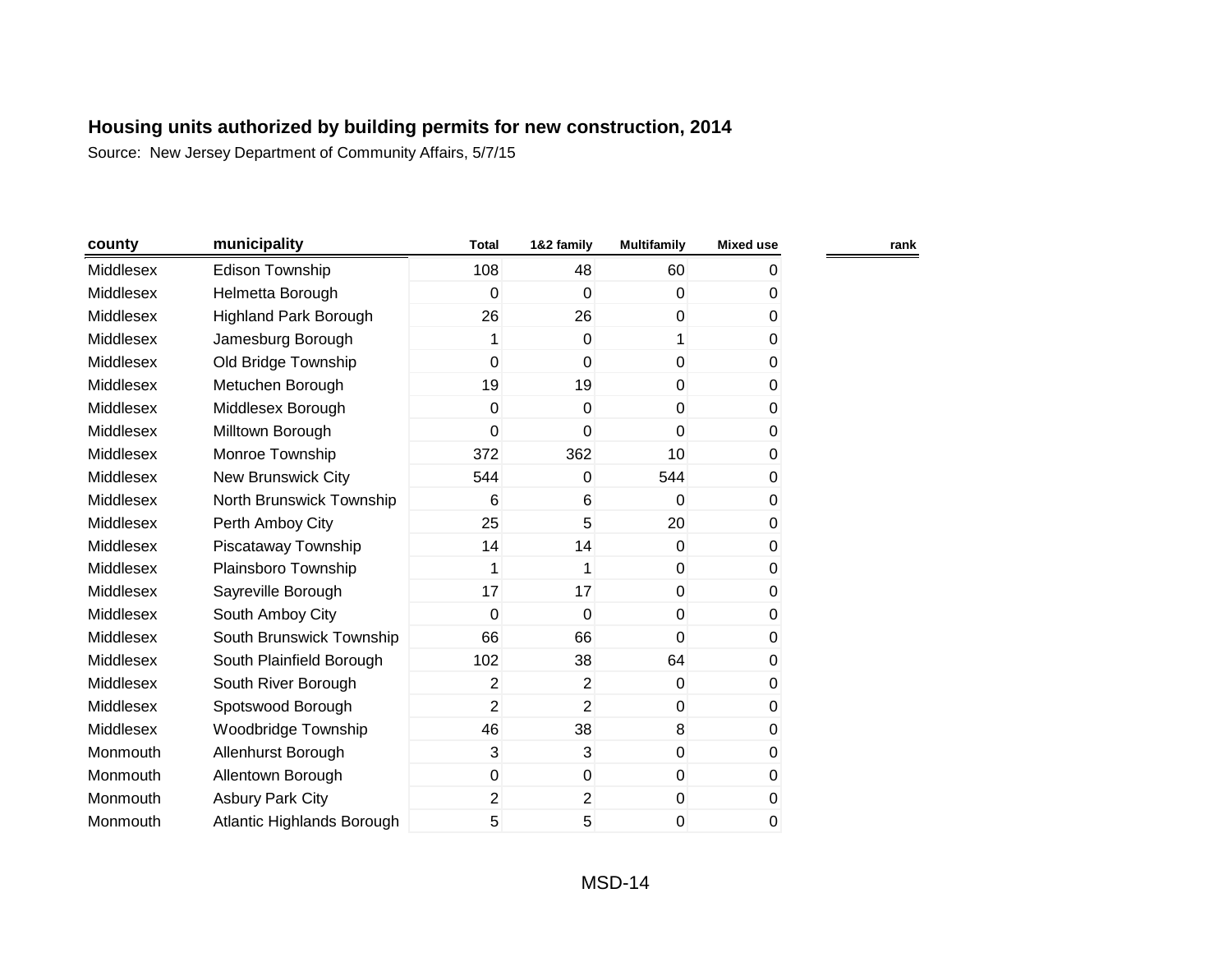| county   | municipality                 | <b>Total</b>   | 1&2 family  | <b>Multifamily</b> | <b>Mixed use</b> |
|----------|------------------------------|----------------|-------------|--------------------|------------------|
| Monmouth | Avon-by-the-Sea Borough      | 24             | 16          | $\mathbf 0$        | 8                |
| Monmouth | Belmar Borough               | 16             | 16          | 0                  | 0                |
| Monmouth | <b>Bradley Beach Borough</b> | 9              | 9           | $\mathbf 0$        | 0                |
| Monmouth | <b>Brielle Borough</b>       | 15             | 15          | $\mathbf{0}$       | 0                |
| Monmouth | <b>Colts Neck Township</b>   | 10             | 10          | 0                  | 0                |
| Monmouth | Deal Borough                 | 8              | 8           | 0                  | 0                |
| Monmouth | Eatontown Borough            | 47             | 47          | 0                  | 0                |
| Monmouth | Englishtown Borough          | 0              | 0           | 0                  | 0                |
| Monmouth | Fair Haven Borough           | 18             | 18          | 0                  | 0                |
| Monmouth | Farmingdale Borough          | 0              | 0           | 0                  | $\pmb{0}$        |
| Monmouth | Freehold Borough             | 4              | 4           | 0                  | 0                |
| Monmouth | Freehold Township            | 0              | $\Omega$    | $\mathbf{0}$       | 0                |
| Monmouth | <b>Highlands Borough</b>     | 18             | 18          | $\mathbf{0}$       | 0                |
| Monmouth | <b>Holmdel Township</b>      | 16             | 16          | 0                  | 0                |
| Monmouth | Howell Township              | 147            | 147         | 0                  | 0                |
| Monmouth | Interlaken Borough           | 0              | $\mathbf 0$ | $\mathbf 0$        | 0                |
| Monmouth | Keansburg Borough            | 21             | 18          | 0                  | 3                |
| Monmouth | Keyport Borough              | $\overline{2}$ | $\mathbf 0$ | 0                  | $\overline{c}$   |
| Monmouth | Little Silver Borough        | 18             | 17          | 1                  | $\pmb{0}$        |
| Monmouth | Loch Arbour Village          | 1              | 1           | 0                  | 0                |
| Monmouth | Long Branch City             | 130            | 40          | 90                 | 0                |
| Monmouth | Manalapan Township           | 46             | 46          | $\mathbf 0$        | 0                |
| Monmouth | Manasquan Borough            | 49             | 49          | 0                  | 0                |
| Monmouth | Marlboro Township            | 6              | 5           | 1                  | $\,0\,$          |
| Monmouth | Matawan Borough              | 8              | 4           | 0                  | 4                |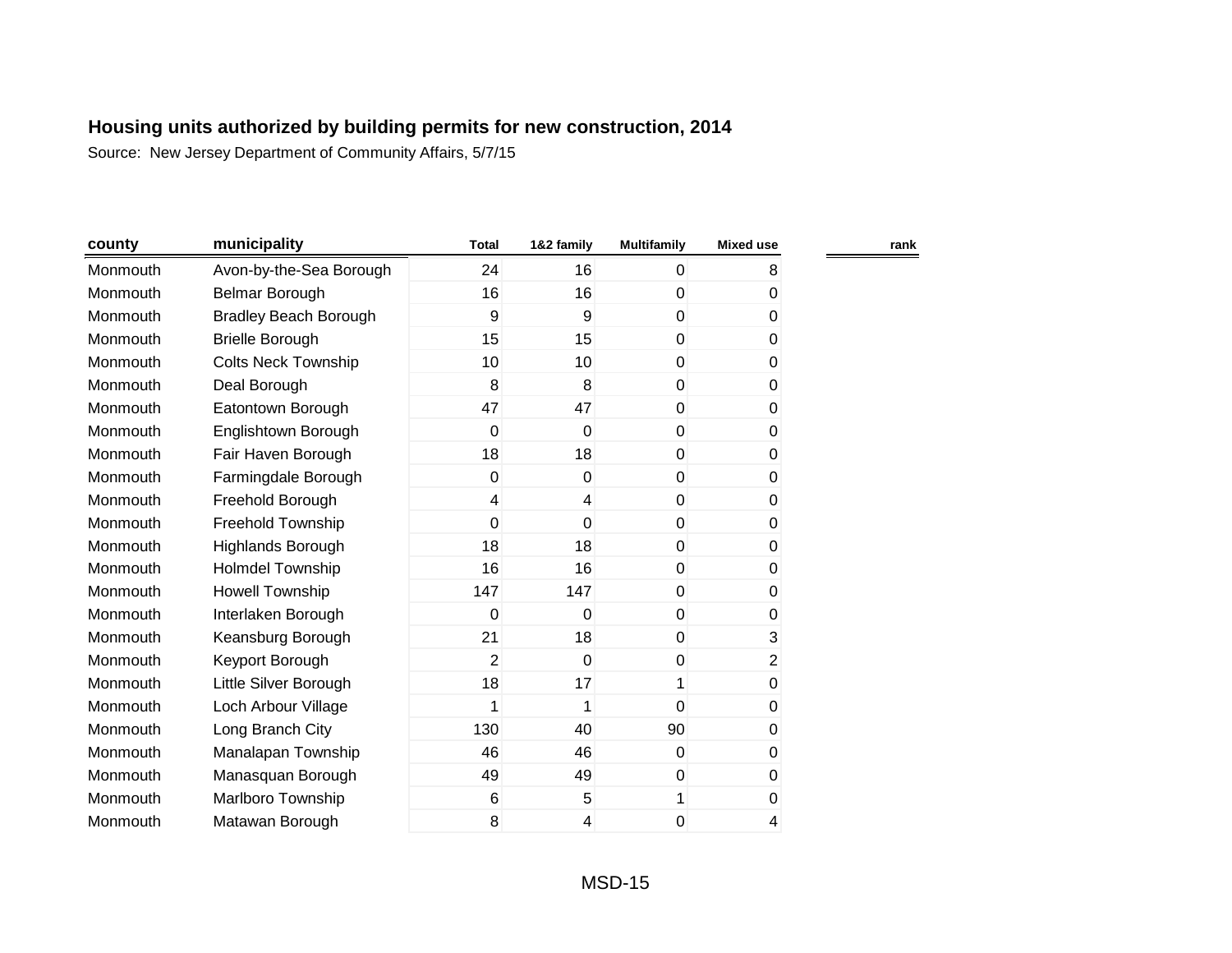| county        | municipality                | <b>Total</b> | 1&2 family              | <b>Multifamily</b> | <b>Mixed use</b> | rank |
|---------------|-----------------------------|--------------|-------------------------|--------------------|------------------|------|
| Monmouth      | Aberdeen Township           | 63           | 48                      | 15                 | 0                |      |
| Monmouth      | Middletown Township         | 56           | 56                      | $\mathbf 0$        | 0                |      |
| Monmouth      | <b>Millstone Township</b>   | 15           | 5                       | 10                 | 0                |      |
| Monmouth      | Monmouth Beach Borough      | 48           | 48                      | 0                  | 0                |      |
| Monmouth      | Neptune Township            | 234          | 20                      | 213                | 1                |      |
| Monmouth      | Neptune City Borough        | 6            | 6                       | $\mathbf 0$        | 0                |      |
| Monmouth      | <b>Tinton Falls Borough</b> | 21           | 21                      | $\pmb{0}$          | 0                |      |
| Monmouth      | Ocean Township              | 22           | 22                      | $\pmb{0}$          | 0                |      |
| Monmouth      | Oceanport Borough           | 12           | 11                      | $\mathbf 0$        | 1                |      |
| Monmouth      | <b>Hazlet Township</b>      | 0            | $\mathbf 0$             | $\mathbf 0$        | 0                |      |
| Monmouth      | Red Bank Borough            | 4            | $\overline{\mathbf{4}}$ | $\mathbf 0$        | 0                |      |
| Monmouth      | Roosevelt Borough           | 0            | $\mathbf 0$             | $\mathbf 0$        | 0                |      |
| Monmouth      | Rumson Borough              | 38           | 38                      | $\mathbf 0$        | 0                |      |
| Monmouth      | Sea Bright Borough          | 0            | $\mathbf 0$             | $\mathbf 0$        | 0                |      |
| Monmouth      | Sea Girt Borough            | 13           | 13                      | $\mathbf 0$        | 0                |      |
| Monmouth      | Shrewsbury Borough          | 21           | 20                      | $\mathbf 0$        | 1                |      |
| Monmouth      | <b>Shrewsbury Township</b>  | 0            | $\mathbf 0$             | $\mathbf 0$        | $\boldsymbol{0}$ |      |
| Monmouth      | Lake Como Borough           | 4            | $\overline{\mathbf{4}}$ | $\pmb{0}$          | 0                |      |
| Monmouth      | Spring Lake Borough         | 22           | 18                      | $\overline{4}$     | 0                |      |
| Monmouth      | Spring Lake Heights Boro    | 6            | 6                       | $\mathbf 0$        | 0                |      |
| Monmouth      | Union Beach Borough         | 69           | 68                      | $\mathbf 0$        | 1                |      |
| Monmouth      | Upper Freehold Township     | 14           | 14                      | $\mathbf 0$        | 0                |      |
| Monmouth      | Wall Township               | 38           | 38                      | $\mathbf 0$        | 0                |      |
| Monmouth      | West Long Branch Borough    | 6            | 6                       | $\pmb{0}$          | 0                |      |
| <b>Morris</b> | <b>Boonton Town</b>         | 0            | 0                       | 0                  | 0                |      |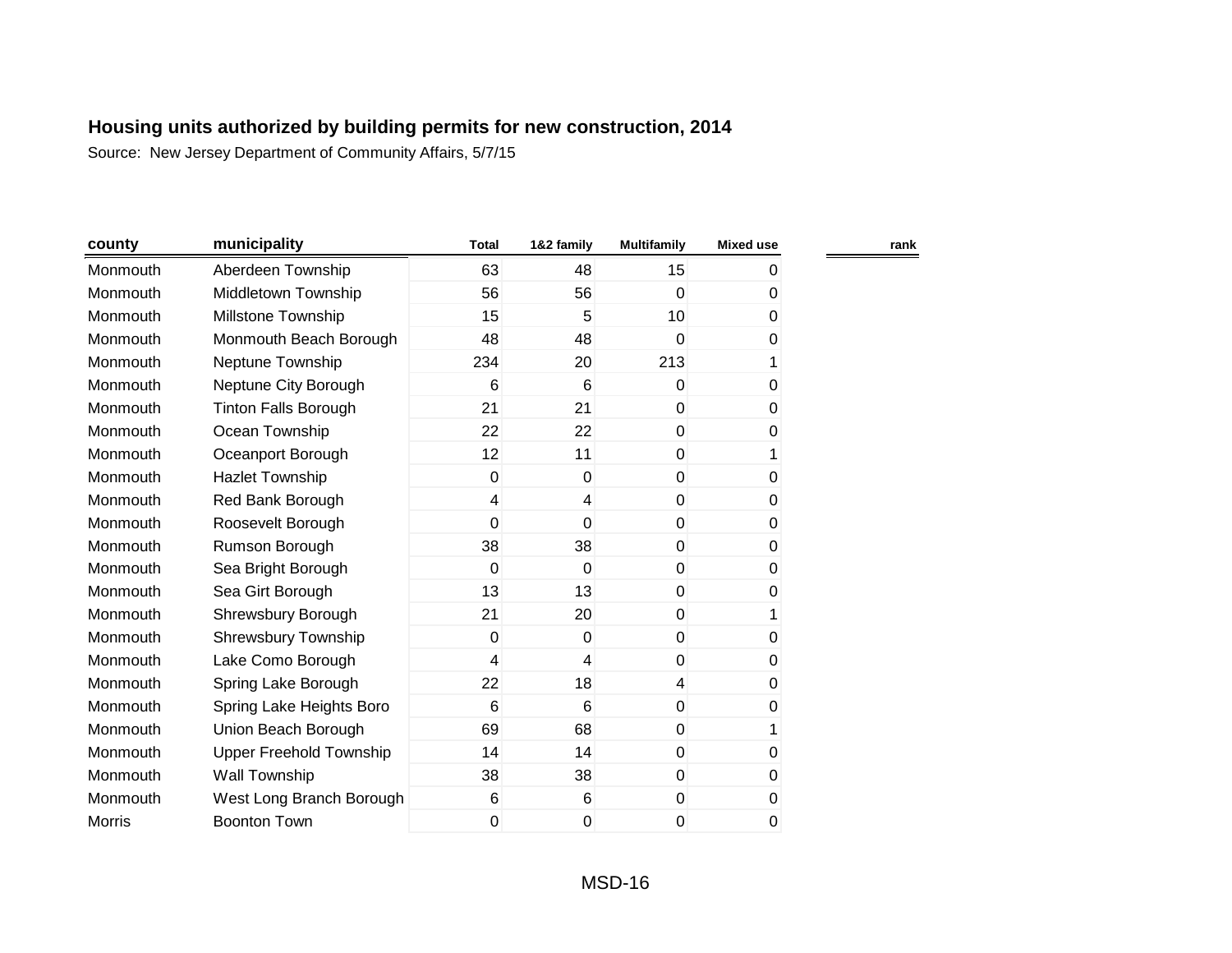| county        | municipality            | <b>Total</b>   | 1&2 family     | <b>Multifamily</b> | <b>Mixed use</b> |
|---------------|-------------------------|----------------|----------------|--------------------|------------------|
| <b>Morris</b> | <b>Boonton Township</b> | 8              | 8              | 0                  | 0                |
| <b>Morris</b> | <b>Butler Borough</b>   | 1              |                | 0                  | 0                |
| <b>Morris</b> | Chatham Borough         | 6              | 6              | 0                  | 0                |
| Morris        | Chatham Township        | 23             | 22             | 0                  | 1                |
| <b>Morris</b> | Chester Borough         | 0              | $\mathbf 0$    | 0                  | 0                |
| <b>Morris</b> | <b>Chester Township</b> | $\overline{7}$ | 7              | 0                  | 0                |
| <b>Morris</b> | Denville Township       | 39             | 39             | 0                  | 0                |
| <b>Morris</b> | Dover Town              | 0              | 0              | $\pmb{0}$          | 0                |
| <b>Morris</b> | East Hanover Township   | 23             | 23             | 0                  | 0                |
| <b>Morris</b> | Florham Park Borough    | 24             | 24             | 0                  | 0                |
| <b>Morris</b> | Hanover Township        | 7              | $\overline{7}$ | $\Omega$           | 0                |
| <b>Morris</b> | Harding Township        | 5              | $\overline{5}$ | $\mathbf 0$        | 0                |
| <b>Morris</b> | Jefferson Township      | 5              | 5              | $\Omega$           | 0                |
| Morris        | Kinnelon Borough        | 5              | 4              | $\Omega$           | 1                |
| <b>Morris</b> | Lincoln Park Borough    | 0              | $\mathbf 0$    | $\Omega$           | 0                |
| <b>Morris</b> | Madison Borough         | 47             | 21             | 26                 | 0                |
| <b>Morris</b> | Mendham Borough         | 0              | 0              | 0                  | 0                |
| <b>Morris</b> | Mendham Township        | 0              | 0              | 0                  | 0                |
| <b>Morris</b> | Mine Hill Township      | 6              | 6              | 0                  | 0                |
| <b>Morris</b> | Montville Township      | 15             | 14             | $\mathbf 0$        | 1                |
| <b>Morris</b> | Morris Township         | 57             | 57             | $\mathbf 0$        | 0                |
| Morris        | Morris Plains Borough   | 3              | 3              | 0                  | 0                |
| Morris        | Morristown Town         | 11             | 11             | 0                  | 0                |
| Morris        | Mountain Lakes Borough  | 16             | 16             | 0                  | 0                |
| <b>Morris</b> | Mount Arlington Borough | 12             | 12             | 0                  | 0                |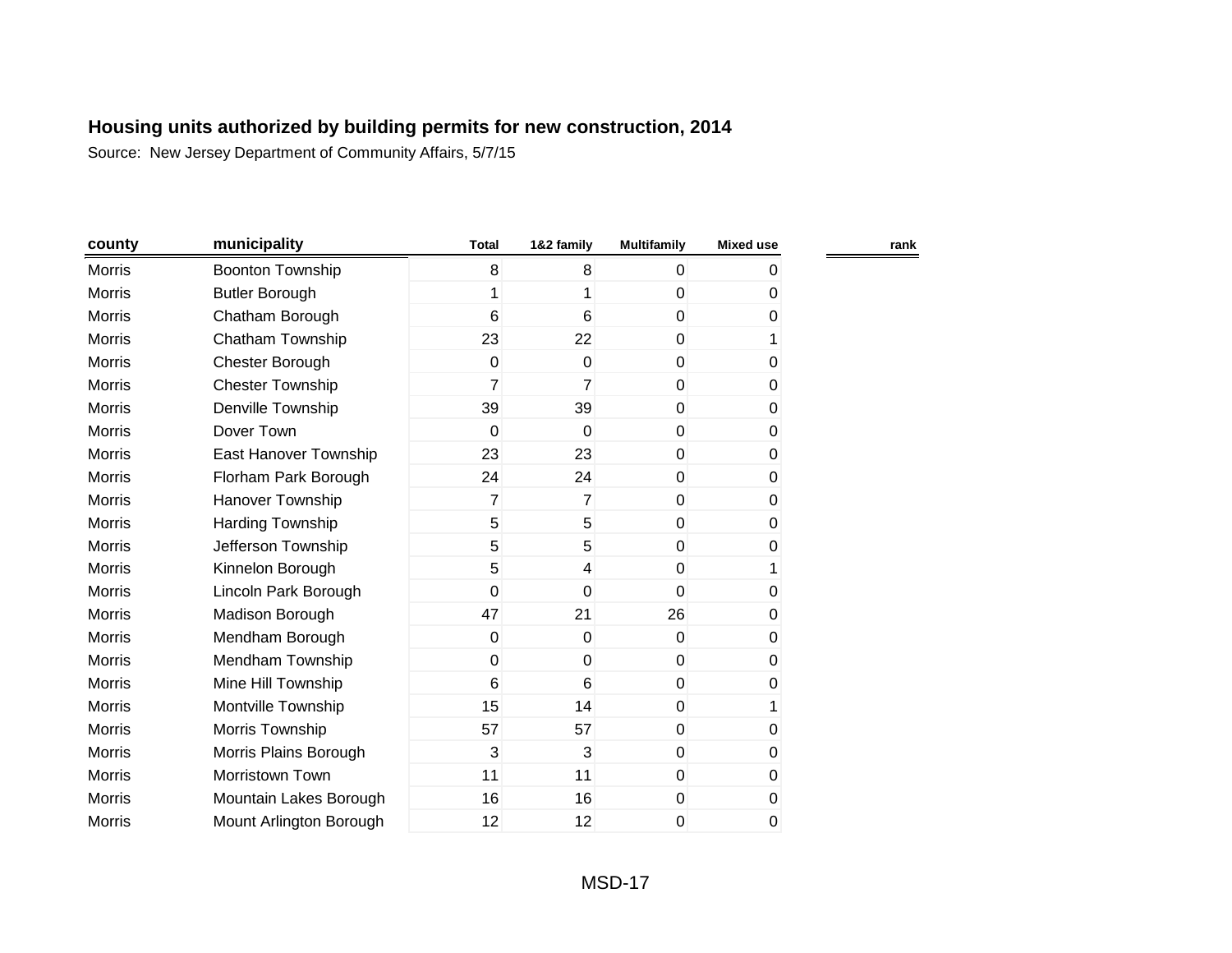| county        | municipality                   | <b>Total</b>   | 1&2 family       | <b>Multifamily</b> | <b>Mixed use</b> | rank |
|---------------|--------------------------------|----------------|------------------|--------------------|------------------|------|
| Morris        | Mount Olive Township           | 79             | 79               | $\mathbf 0$        | 0                |      |
| <b>Morris</b> | Netcong Borough                | 0              | $\mathbf 0$      | $\mathbf 0$        | 0                |      |
| <b>Morris</b> | Parsippany-Troy Hills Twp      | 24             | 24               | $\pmb{0}$          | 0                |      |
| <b>Morris</b> | Long Hill Township             | $\overline{2}$ | $\overline{2}$   | $\mathbf 0$        | 0                |      |
| Morris        | Pequannock Township            | 20             | 20               | $\pmb{0}$          | 0                |      |
| Morris        | Randolph Township              | 71             | 3                | $\mathbf 0$        | 68               |      |
| Morris        | Riverdale Borough              | 0              | $\boldsymbol{0}$ | $\mathbf 0$        | 0                |      |
| Morris        | Rockaway Borough               | 15             | $\overline{3}$   | 12                 | 0                |      |
| <b>Morris</b> | Rockaway Township              | 128            | 5 <sup>1</sup>   | 123                | 0                |      |
| Morris        | Roxbury Township               | $\overline{2}$ | $\overline{2}$   | $\mathbf 0$        | 0                |      |
| Morris        | <b>Victory Gardens Borough</b> | 0              | 0                | $\mathbf 0$        | 0                |      |
| <b>Morris</b> | <b>Washington Township</b>     | 28             | 28               | $\pmb{0}$          | 0                |      |
| <b>Morris</b> | <b>Wharton Borough</b>         | 1              | 1                | $\mathbf 0$        | 0                |      |
| Ocean         | Barnegat Light Borough         | 8              | 8                | $\pmb{0}$          | 0                |      |
| Ocean         | Bay Head Borough               | 0              | $\overline{0}$   | $\pmb{0}$          | 0                |      |
| Ocean         | Beach Haven Borough            | 36             | 34               | $\pmb{0}$          | $\overline{2}$   |      |
| Ocean         | Beachwood Borough              | 7              | $\overline{7}$   | $\pmb{0}$          | $\pmb{0}$        |      |
| Ocean         | <b>Berkeley Township</b>       | 115            | 115              | $\pmb{0}$          | 0                |      |
| Ocean         | <b>Brick Township</b>          | 167            | 166              | 1                  | 0                |      |
| Ocean         | Toms River Township            | 811            | 745              | 66                 | 0                |      |
| Ocean         | Eagleswood Township            | 4              | 4                | $\mathbf 0$        | 0                |      |
| Ocean         | Harvey Cedars Borough          | 10             | 10 <sup>1</sup>  | $\mathbf 0$        | 0                |      |
| Ocean         | <b>Island Heights Borough</b>  | 1              | 1                | $\mathbf 0$        | 0                |      |
| Ocean         | Jackson Township               | 67             | 67               | $\pmb{0}$          | 0                |      |
| Ocean         | Lacey Township                 | 92             | 92               | 0                  | 0                |      |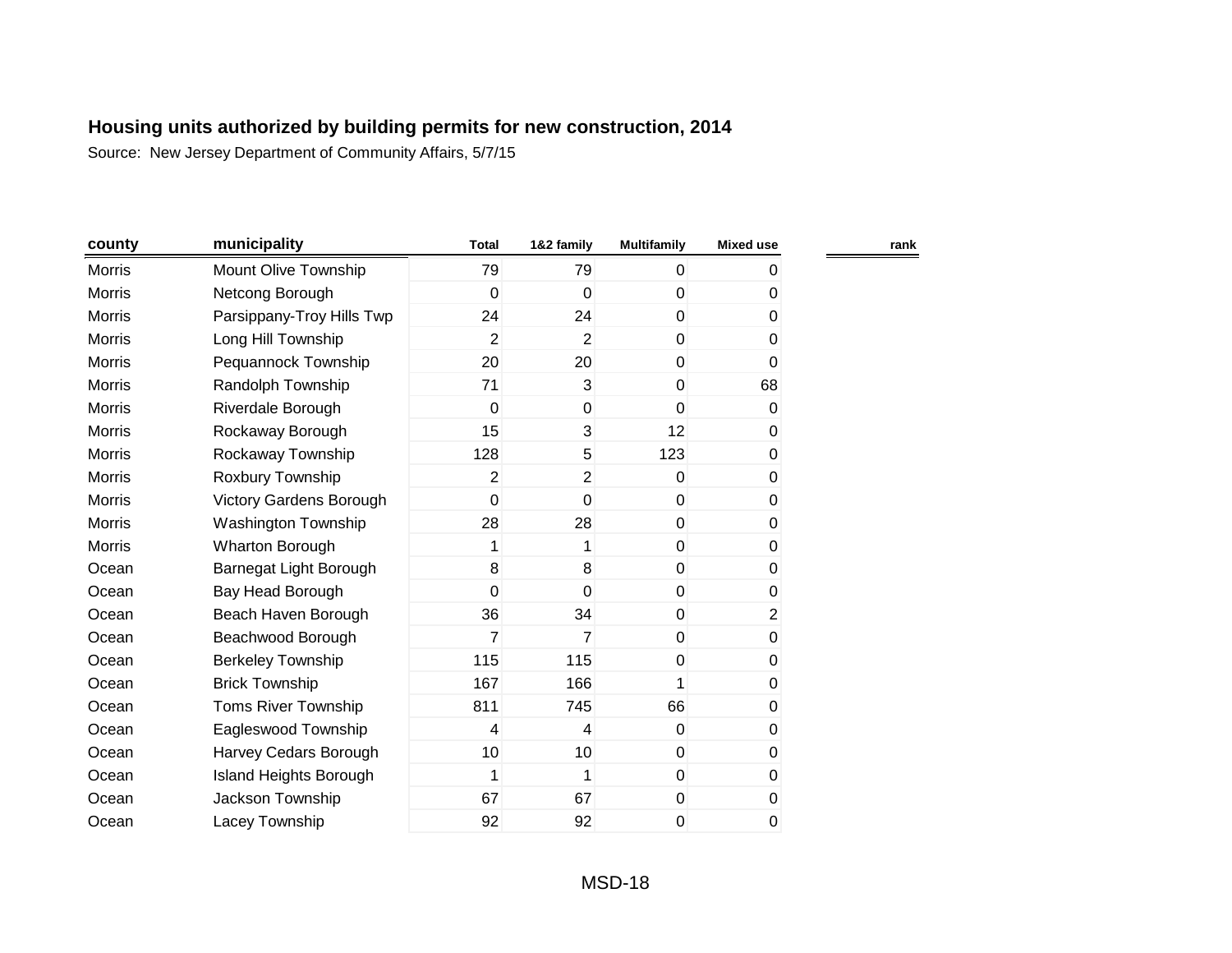| county  | municipality                | <b>Total</b>   | 1&2 family       | <b>Multifamily</b> | <b>Mixed use</b> |  |
|---------|-----------------------------|----------------|------------------|--------------------|------------------|--|
| Ocean   | Lakehurst Borough           | 0              | $\mathbf 0$      | $\Omega$           | 0                |  |
| Ocean   | Lakewood Township           | 649            | 593              | 56                 | 0                |  |
| Ocean   | Lavallette Borough          | 101            | 100              | $\mathbf{0}$       |                  |  |
| Ocean   | Little Egg Harbor Township  | 151            | 150              | $\mathbf{0}$       | 1                |  |
| Ocean   | Long Beach Township         | 160            | 160              | $\overline{0}$     | 0                |  |
| Ocean   | Manchester Township         | 8              | 8                | 0                  | 0                |  |
| Ocean   | Mantoloking Borough         | 28             | 28               | $\Omega$           | 0                |  |
| Ocean   | Ocean Township              | 160            | 82               | 78                 | 0                |  |
| Ocean   | Ocean Gate Borough          | 10             | 10               | $\Omega$           | 0                |  |
| Ocean   | Pine Beach Borough          | $\overline{2}$ | $\overline{2}$   | $\mathbf{0}$       | 0                |  |
| Ocean   | <b>Plumsted Township</b>    | 5              | 5                | $\Omega$           | 0                |  |
| Ocean   | Point Pleasant Borough      | 72             | 42               | 30                 | $\pmb{0}$        |  |
| Ocean   | Point Pleasant Beach Boro   | 24             | 24               | $\mathbf{0}$       | 0                |  |
| Ocean   | Seaside Heights Borough     | 1              | 1                | $\mathbf 0$        | 0                |  |
| Ocean   | Seaside Park Borough        | 15             | 15               | $\mathbf 0$        | 0                |  |
| Ocean   | Ship Bottom Borough         | 62             | 59               | 1                  | $\overline{2}$   |  |
| Ocean   | South Toms River Borough    | 8              | 8                | $\pmb{0}$          | 0                |  |
| Ocean   | <b>Stafford Township</b>    | 308            | 308              | $\mathbf 0$        | 0                |  |
| Ocean   | Surf City Borough           | 23             | 23               | $\mathbf 0$        | 0                |  |
| Ocean   | <b>Tuckerton Borough</b>    | $\mathbf 0$    | $\mathbf 0$      | $\mathbf{0}$       | $\pmb{0}$        |  |
| Ocean   | <b>Barnegat Township</b>    | 83             | 83               | $\mathbf 0$        | 0                |  |
| Passaic | <b>Bloomingdale Borough</b> | 0              | $\boldsymbol{0}$ | $\Omega$           | $\pmb{0}$        |  |
| Passaic | <b>Clifton City</b>         | 67             | 1                | 66                 | 0                |  |
| Passaic | Haledon Borough             | 0              | $\mathbf 0$      | $\mathbf 0$        | 0                |  |
| Passaic | Hawthorne Borough           | 0              | 0                | 0                  | 0                |  |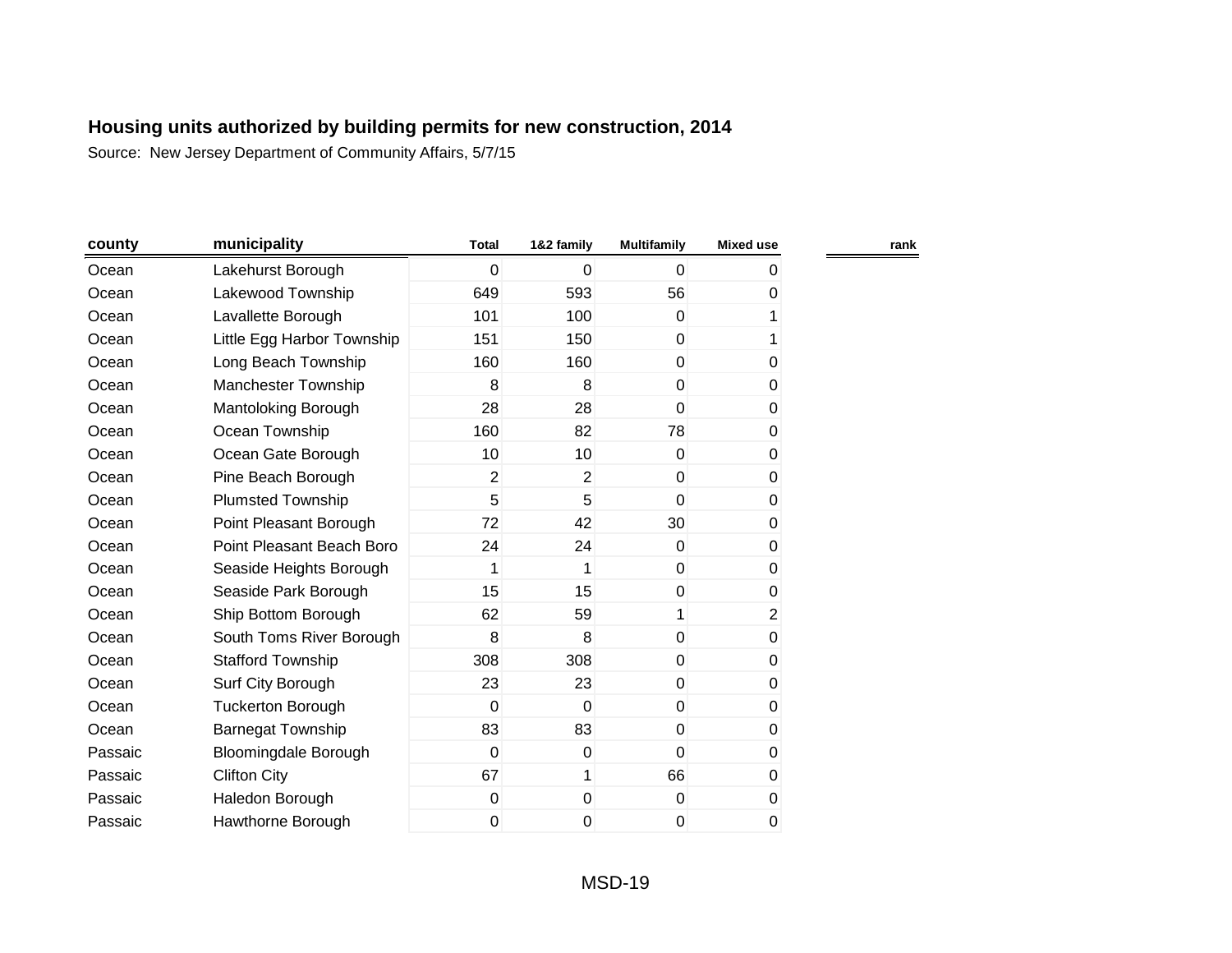| county  | municipality                  | <b>Total</b>   | 1&2 family     | <b>Multifamily</b> | <b>Mixed use</b> |  |
|---------|-------------------------------|----------------|----------------|--------------------|------------------|--|
| Passaic | Little Falls Township         | 5              | 5              | $\mathbf{0}$       | 0                |  |
| Passaic | North Haledon Borough         | 0              | $\mathbf 0$    | 0                  | $\overline{0}$   |  |
| Passaic | Passaic City                  | 0              | $\mathbf 0$    | $\mathbf{0}$       | 0                |  |
| Passaic | Paterson City                 | 144            | 17             | 127                | 0                |  |
| Passaic | Pompton Lakes Borough         | 1              | 1              | $\mathbf{0}$       | 0                |  |
| Passaic | Prospect Park Borough         | $\mathbf 0$    | $\mathbf 0$    | $\overline{0}$     | 0                |  |
| Passaic | Ringwood Borough              | $\overline{4}$ | $\overline{4}$ | $\overline{0}$     | 0                |  |
| Passaic | Totowa Borough                | 4              | $\overline{4}$ | 0                  | 0                |  |
| Passaic | Wanaque Borough               | 8              | 4              | 4                  | 0                |  |
| Passaic | Wayne Township                | 16             | 16             | 0                  | 0                |  |
| Passaic | West Milford Township         | 6              | 6              | $\Omega$           | $\overline{0}$   |  |
| Passaic | <b>Woodland Park Borough</b>  | 77             | $\overline{7}$ | 70                 | $\overline{0}$   |  |
| Salem   | Alloway Township              | 1              | 1              | $\mathbf{0}$       | 0                |  |
| Salem   | Elmer Borough                 | 1              | 1              | $\mathbf{0}$       | 0                |  |
| Salem   | <b>Elsinboro Township</b>     | $\mathbf{0}$   | 0              | $\overline{0}$     | 0                |  |
| Salem   | Lower Alloways Creek Twp      | $\overline{2}$ | $\overline{2}$ | $\overline{0}$     | 0                |  |
| Salem   | Mannington Township           | 3              | 3              | $\overline{0}$     | 0                |  |
| Salem   | <b>Oldmans Township</b>       | 1              | 1              | $\mathbf 0$        | $\overline{0}$   |  |
| Salem   | Penns Grove Borough           | $\mathbf 0$    | 0              | 0                  | $\overline{0}$   |  |
| Salem   | Pennsville Township           | 1              | 1              | $\mathbf 0$        | 0                |  |
| Salem   | Pilesgrove Township           | 3              | 3              | $\mathbf 0$        | 0                |  |
| Salem   | Pittsgrove Township           | $\overline{7}$ | $\overline{7}$ | $\mathbf 0$        | 0                |  |
| Salem   | Quinton Township              | 1              |                | $\mathbf 0$        | 0                |  |
| Salem   | Salem City                    | 0              | $\mathbf 0$    | $\mathbf 0$        | 0                |  |
| Salem   | <b>Carneys Point Township</b> | 11             | 11             | 0                  | 0                |  |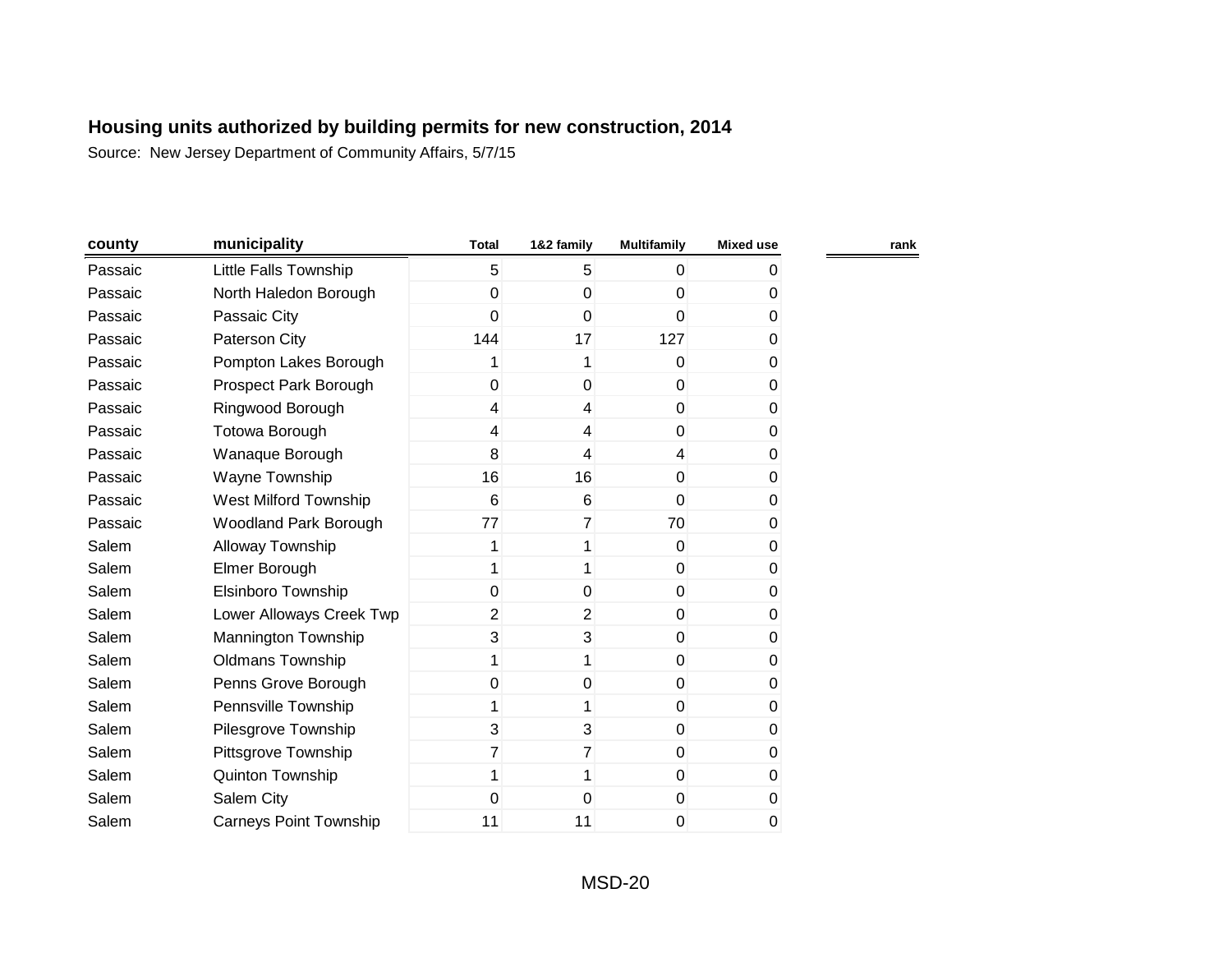| county        | municipality                     | <b>Total</b> | 1&2 family      | <b>Multifamily</b> | <b>Mixed use</b> | rank |
|---------------|----------------------------------|--------------|-----------------|--------------------|------------------|------|
| Salem         | <b>Upper Pittsgrove Township</b> | 8            | 8               | $\overline{0}$     | 0                |      |
| Salem         | Woodstown Borough                | 0            | 0               | 0                  | 0                |      |
| Somerset      | <b>Bedminster Township</b>       | 1            | 1               | $\overline{0}$     | 0                |      |
| Somerset      | <b>Bernards Township</b>         | 13           | 13              | $\overline{0}$     | 0                |      |
| Somerset      | Bernardsville Borough            | 10           | 10 <sup>1</sup> | $\overline{0}$     | 0                |      |
| Somerset      | Bound Brook Borough              | 6            | 6               | $\overline{0}$     | 0                |      |
| Somerset      | <b>Branchburg Township</b>       | 8            | 8               | $\overline{0}$     | 0                |      |
| Somerset      | <b>Bridgewater Township</b>      | 17           | 17              | $\overline{0}$     | 0                |      |
| Somerset      | Far Hills Borough                | 0            | $\mathbf 0$     | 0                  | 0                |      |
| Somerset      | Franklin Township                | 352          | 281             | 71                 | 0                |      |
| Somerset      | <b>Green Brook Township</b>      | 5            | 5               | $\overline{0}$     | 0                |      |
| Somerset      | Hillsborough Township            | 131          | 47              | 84                 | 0                |      |
| Somerset      | Manville Borough                 | 4            | 4               | $\overline{0}$     | $\pmb{0}$        |      |
| Somerset      | Millstone Borough                | 1            | 1               | $\overline{0}$     | 0                |      |
| Somerset      | Montgomery Township              | 74           | 74              | $\overline{0}$     | $\pmb{0}$        |      |
| Somerset      | North Plainfield Borough         | 0            | $\Omega$        | $\overline{0}$     | 0                |      |
| Somerset      | Peapack and Gladstone Bor        | 3            | $\overline{3}$  | $\overline{0}$     | 0                |      |
| Somerset      | Raritan Borough                  | 12           | 12              | $\overline{0}$     | 0                |      |
| Somerset      | Rocky Hill Borough               | 0            | 0               | $\overline{0}$     | 0                |      |
| Somerset      | Somerville Borough               | 0            | $\mathbf 0$     | $\overline{0}$     | 0                |      |
| Somerset      | South Bound Brook Boro           | 3            | 3               | $\overline{0}$     | 0                |      |
| Somerset      | <b>Warren Township</b>           | 22           | 21              | 1                  | 0                |      |
| Somerset      | Watchung Borough                 | 26           | 11              | 15                 | 0                |      |
| <b>Sussex</b> | Andover Borough                  | 0            | $\mathbf 0$     | $\boldsymbol{0}$   | $\pmb{0}$        |      |
| Sussex        | Andover Township                 | 0            | 0               | 0                  | 0                |      |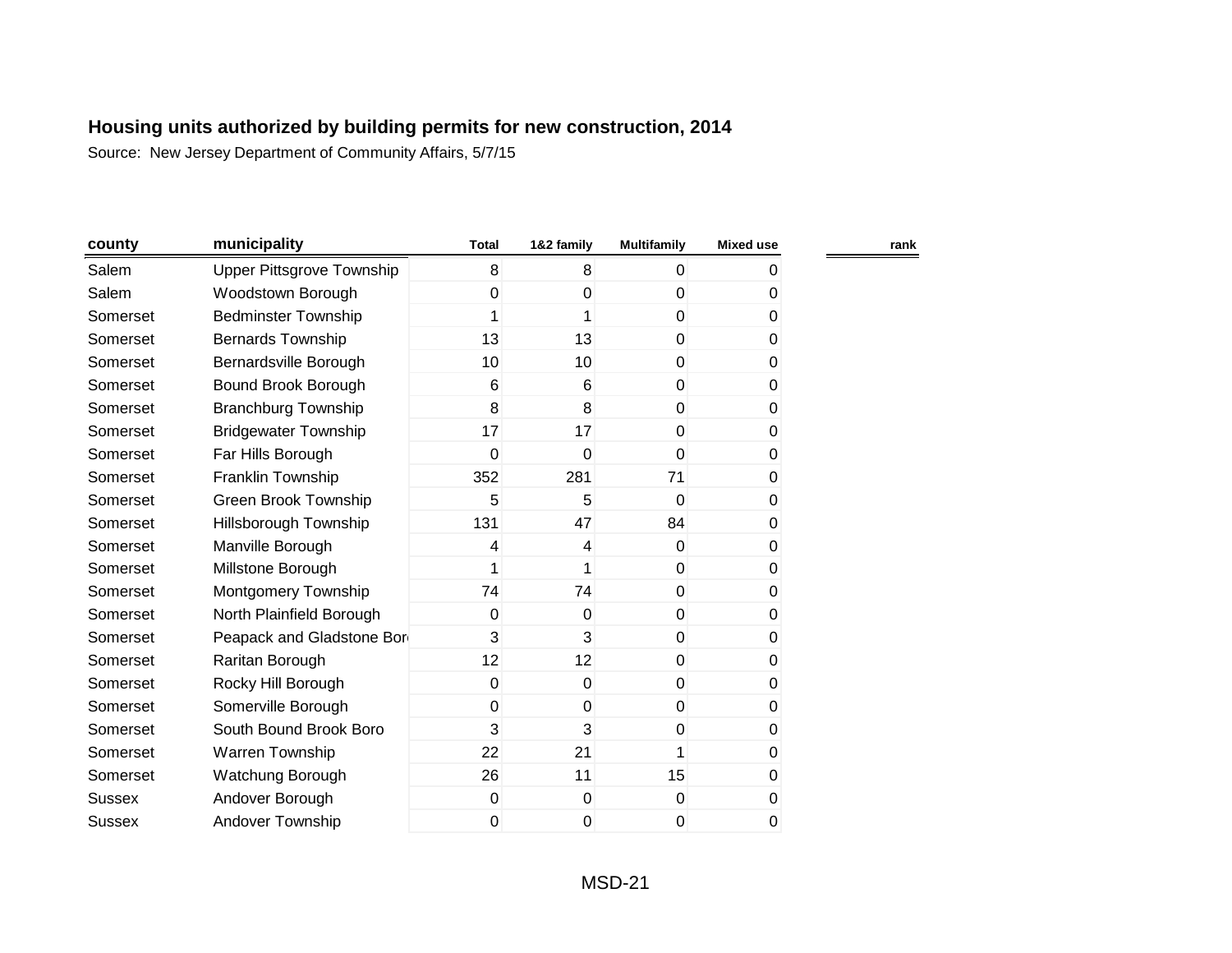| county        | municipality                     | <b>Total</b>   | 1&2 family       | <b>Multifamily</b> | <b>Mixed use</b> | rank |
|---------------|----------------------------------|----------------|------------------|--------------------|------------------|------|
| <b>Sussex</b> | <b>Branchville Borough</b>       | 1              | 1                | $\overline{0}$     | 0                |      |
| <b>Sussex</b> | <b>Byram Township</b>            | 4              | 4                | $\overline{0}$     | 0                |      |
| <b>Sussex</b> | Frankford Township               | 7              | $\overline{7}$   | $\overline{0}$     | 0                |      |
| <b>Sussex</b> | Franklin Borough                 | 0              | $\mathbf 0$      | $\overline{0}$     | 0                |      |
| <b>Sussex</b> | Fredon Township                  | 0              | $\mathbf 0$      | $\overline{0}$     | 0                |      |
| <b>Sussex</b> | Green Township                   | 5              | 5                | $\overline{0}$     | 0                |      |
| <b>Sussex</b> | Hamburg Borough                  | 0              | 0                | $\overline{0}$     | 0                |      |
| Sussex        | Hampton Township                 | 1              | 1                | $\overline{0}$     | 0                |      |
| Sussex        | Hardyston Township               | 14             | 14               | $\overline{0}$     | 0                |      |
| <b>Sussex</b> | Hopatcong Borough                | 4              | 4                | $\overline{0}$     | 0                |      |
| <b>Sussex</b> | Lafayette Township               | 3              | 3                | $\overline{0}$     | 0                |      |
| <b>Sussex</b> | Montague Township                | $\overline{2}$ | $\overline{2}$   | $\overline{0}$     | 0                |      |
| <b>Sussex</b> | Newton Town                      | 0              | $\mathbf 0$      | $\overline{0}$     | 0                |      |
| <b>Sussex</b> | Ogdensburg Borough               | 0              | $\mathbf 0$      | $\overline{0}$     | 0                |      |
| <b>Sussex</b> | Sandyston Township               | 0              | $\mathbf 0$      | $\overline{0}$     | 0                |      |
| <b>Sussex</b> | Sparta Township                  | 20             | 20               | 0                  | 0                |      |
| <b>Sussex</b> | Stanhope Borough                 | 1              | 1                | $\overline{0}$     | $\pmb{0}$        |      |
| <b>Sussex</b> | <b>Stillwater Township</b>       | $\overline{2}$ | $\overline{2}$   | $\boldsymbol{0}$   | 0                |      |
| <b>Sussex</b> | Sussex Borough                   | 0              | 0                | $\overline{0}$     | 0                |      |
| <b>Sussex</b> | Vernon Township                  | $\overline{2}$ | $\overline{2}$   | $\overline{0}$     | 0                |      |
| <b>Sussex</b> | Walpack Township                 | 0              | $\boldsymbol{0}$ | $\overline{0}$     | 0                |      |
| <b>Sussex</b> | Wantage Township                 | 8              | 8                | $\overline{0}$     | 0                |      |
| Union         | <b>Berkeley Heights Township</b> | 16             | 16               | 0                  | 0                |      |
| Union         | Clark Township                   | 204            | 18               | 186                | 0                |      |
| Union         | <b>Cranford Township</b>         | 31             | 31               | 0                  | 0                |      |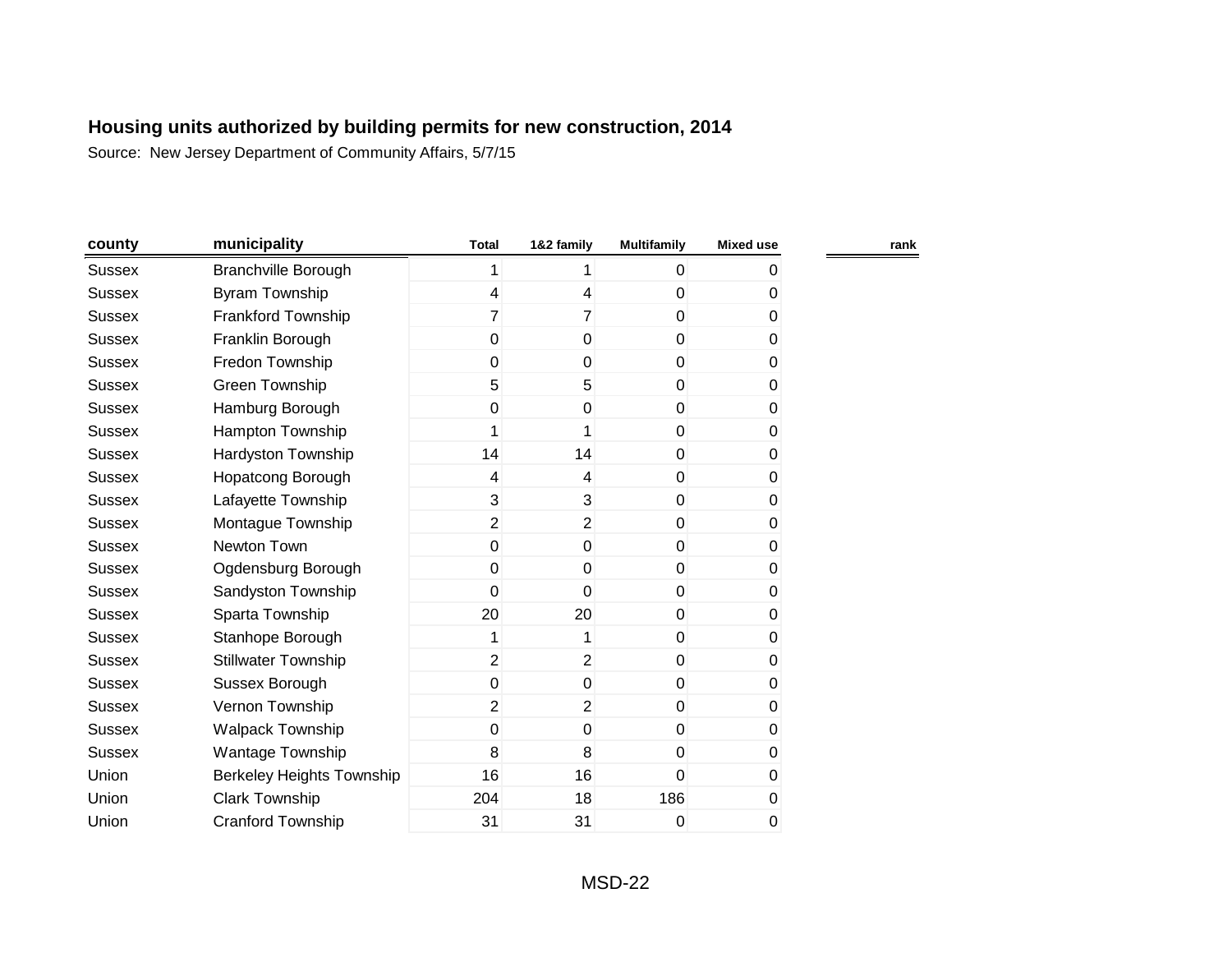| county | municipality               | <b>Total</b>   | 1&2 family     | <b>Multifamily</b> | <b>Mixed use</b> | rank |
|--------|----------------------------|----------------|----------------|--------------------|------------------|------|
| Union  | <b>Elizabeth City</b>      | 236            | 55             | 181                | 0                |      |
| Union  | Fanwood Borough            | 15             | 5              | 10 <sup>1</sup>    | 0                |      |
| Union  | Garwood Borough            | $\overline{2}$ | $\overline{2}$ | $\overline{0}$     | 0                |      |
| Union  | Hillside Township          | 1              | 1              | $\overline{0}$     | 0                |      |
| Union  | Kenilworth Borough         | 5              | 5              | $\Omega$           | 0                |      |
| Union  | <b>Linden City</b>         | 286            | 14             | 272                | 0                |      |
| Union  | Mountainside Borough       | $\overline{7}$ | $\overline{7}$ | $\overline{0}$     | 0                |      |
| Union  | New Providence Borough     | 253            | 12             | 241                | $\pmb{0}$        |      |
| Union  | <b>Plainfield City</b>     | 3              | $\mathbf{3}$   | $\Omega$           | 0                |      |
| Union  | <b>Rahway City</b>         | 123            | $\overline{7}$ | 116                | 0                |      |
| Union  | Roselle Borough            | 0              | $\mathbf 0$    | $\Omega$           | 0                |      |
| Union  | Roselle Park Borough       |                | $\mathbf 0$    |                    | 0                |      |
| Union  | Scotch Plains Township     | 20             | 20             | 0                  | 0                |      |
| Union  | Springfield Township       | 14             | 13             |                    | 0                |      |
| Union  | <b>Summit City</b>         | 23             | 23             | $\overline{0}$     | 0                |      |
| Union  | Union Township             | 6              | $6\phantom{1}$ | $\overline{0}$     | 0                |      |
| Union  | Westfield Town             | 74             | 74             | $\overline{0}$     | $\pmb{0}$        |      |
| Union  | Winfield Township          | 0              | 0              | $\boldsymbol{0}$   | 0                |      |
| Warren | <b>Allamuchy Township</b>  | 25             | 25             | $\boldsymbol{0}$   | $\pmb{0}$        |      |
| Warren | Alpha Borough              | 0              | 0              | $\overline{0}$     | 0                |      |
| Warren | <b>Belvidere Town</b>      | $\pmb{0}$      | $\pmb{0}$      | $\overline{0}$     | 0                |      |
| Warren | <b>Blairstown Township</b> | 1              | 1              | $\overline{0}$     | 0                |      |
| Warren | Franklin Township          | $\overline{2}$ | 1              | $\overline{0}$     | 1                |      |
| Warren | Frelinghuysen Township     | 0              | 0              | $\mathbf 0$        | 0                |      |
| Warren | <b>Greenwich Township</b>  | 1              | 1              | 0                  | 0                |      |